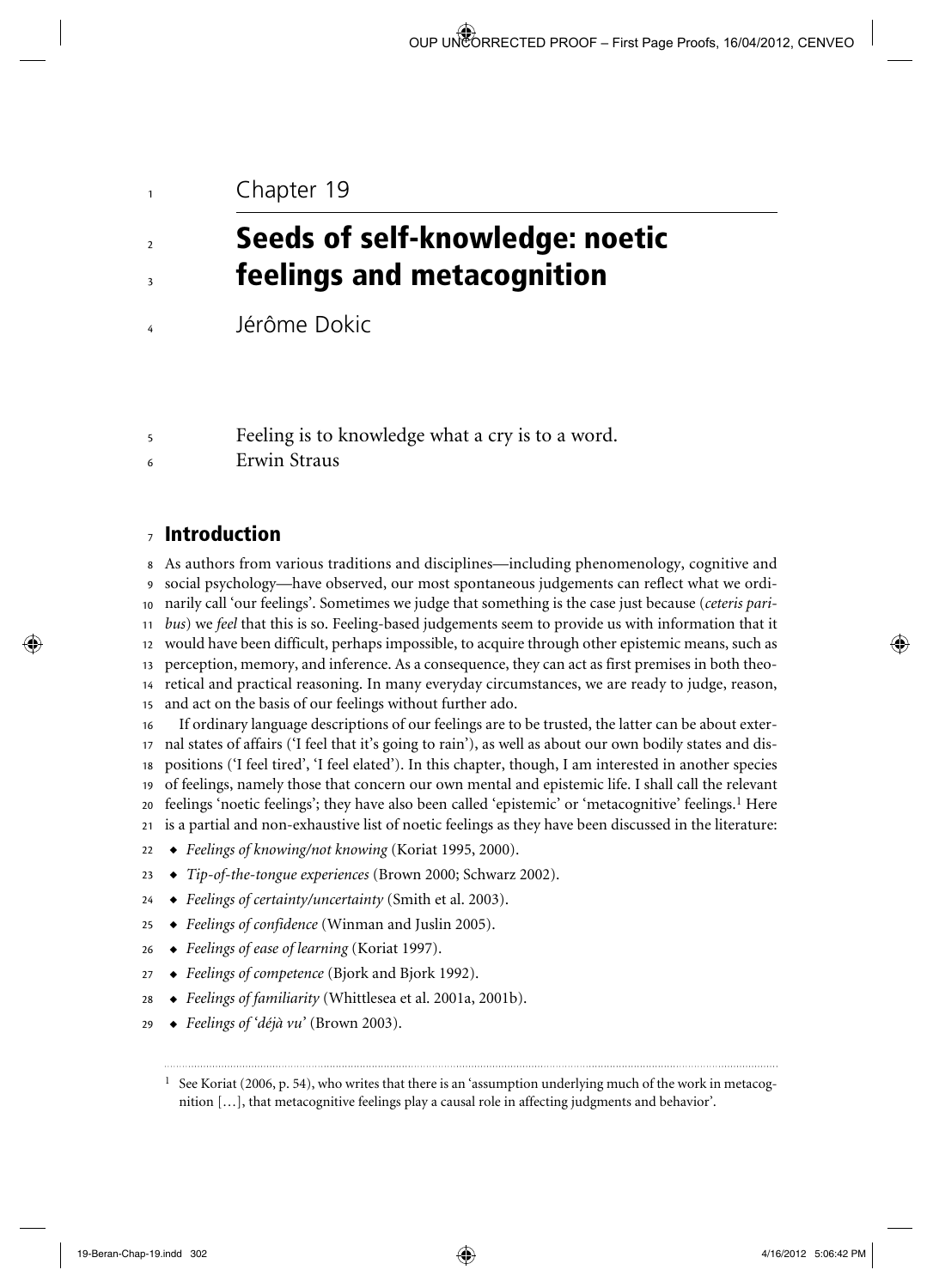1 ◆ *Feelings of rationality/irrationality* (James 1879 ).

2 ◆ *Feelings of rightness* (Thomson 2008 ).

13 12 11 10 9 8 7 6 5 4 3 These feelings are noetic in the sense that they intuitively concern epistemic states, events, or skills, although the sense in which this is so needs careful delineation. Admittedly, the boundary between noetic feelings and other kinds of feelings is not very sharp. Some feelings seem to lie at the borderline between noetic feelings and feelings about the external world. For instance, it is not clear whether the feeling of presence (Matthen 2005 ) is just the feeling that a state of affairs is actual (rather than merely possible), or the feeling that one is genuinely *related* to the actual world. Similarly, the feeling that something in the visual field has changed (Rensink 2004; Loussouarn 2010 ) might really be the feeling that one has *detected* a change, even though one is not able to identify it. In advance of a substantial theory of feelings, it is hard to classify these feelings as genuinely noetic or not. In any case, I shall focus here on feelings which are clearly noetic, such as the feeling of knowing and the feeling of (subjective) uncertainty.

34 33 32 31 30 29 28 27 26 25 24 23 22 21 20 19 18 17 16 15 14 This chapter is structured as follows. In the first section, I discuss a concrete example illustrating the fact that noetic feelings are 'seeds' of self-knowledge, i.e. can provide knowledge or justified beliefs about one's own mental and epistemic life. Then, in the next three sections, I formulate three theoretical models of the psychological nature and epistemic value of noetic feelings. On the Simple Model, noetic feelings are manifestations of metarepresentational states of knowledge that are already in place. On the Direct Access Model, they are (possibly partly opaque) experiences about one's own first-order states of knowledge. Finally, on the Water Diviner Model, they are first and foremost bodily experiences, whose objects (bodily states) are only contingently associated with first-order epistemic states. Still, they can acquire a derived content representing or concerning such states. The latter model will turn out to be superior to the other ones. First, it helps to disambiguate the sense in which noetic feelings can be described as 'metacognitive' ('Metacognition versus metarepresentation'section). Second, it can easily be extended to deal with the motivational dimension that many noetic feelings seem to have ('Noetic feelings and motivation' section). In the following section ('Two kinds of metacognition, and a case study'), I build on the account sketched in the previous sections and illustrate the distinction between two kinds of metacognition (which I call 'procedural' and 'deliberate') with respect to feelings of uncertainty experienced in the context of certain perceptual categorization tasks. Eventually, in the section entitled 'The Competence View', I put forward a tentative hypothesis about the derived intentional contents of noetic feelings, according to which they can concern our own mental and epistemic life without being strictly speaking metarepresentational, i.e. without being constitutively linked to the possession of metarepresentational or mindreading abilities.

#### 35 **Feelings of knowing and self-knowledge**

- 36 Consider the following pair of questions:
- 37 Q1 Is Lima the capital of Peru?
- 38 Q2 Do you believe that Lima is the capital of Peru?

39 On the face of it, these are very different yes–no or polar questions, despite the fact that they

40 have overlapping contents. Q1 is a question about the geographical world, whereas Q2 is a ques-

41 tion about the addressee, more precisely about whether she is in a specific mental state, namely

- 42 the state of believing that Lima is the capital of Peru. Yet the answer to Q2 can be directly based
- 43 on an answer to Q1. The addressee can answer 'yes' to Q2 if she is ready to answer 'yes' to Q1.
- 44 Indeed, if she fully understands both questions, she normally *cannot* answer 'yes' to Q2 without
- 45 thereby being in a position to answer 'yes' to Q1.

⊕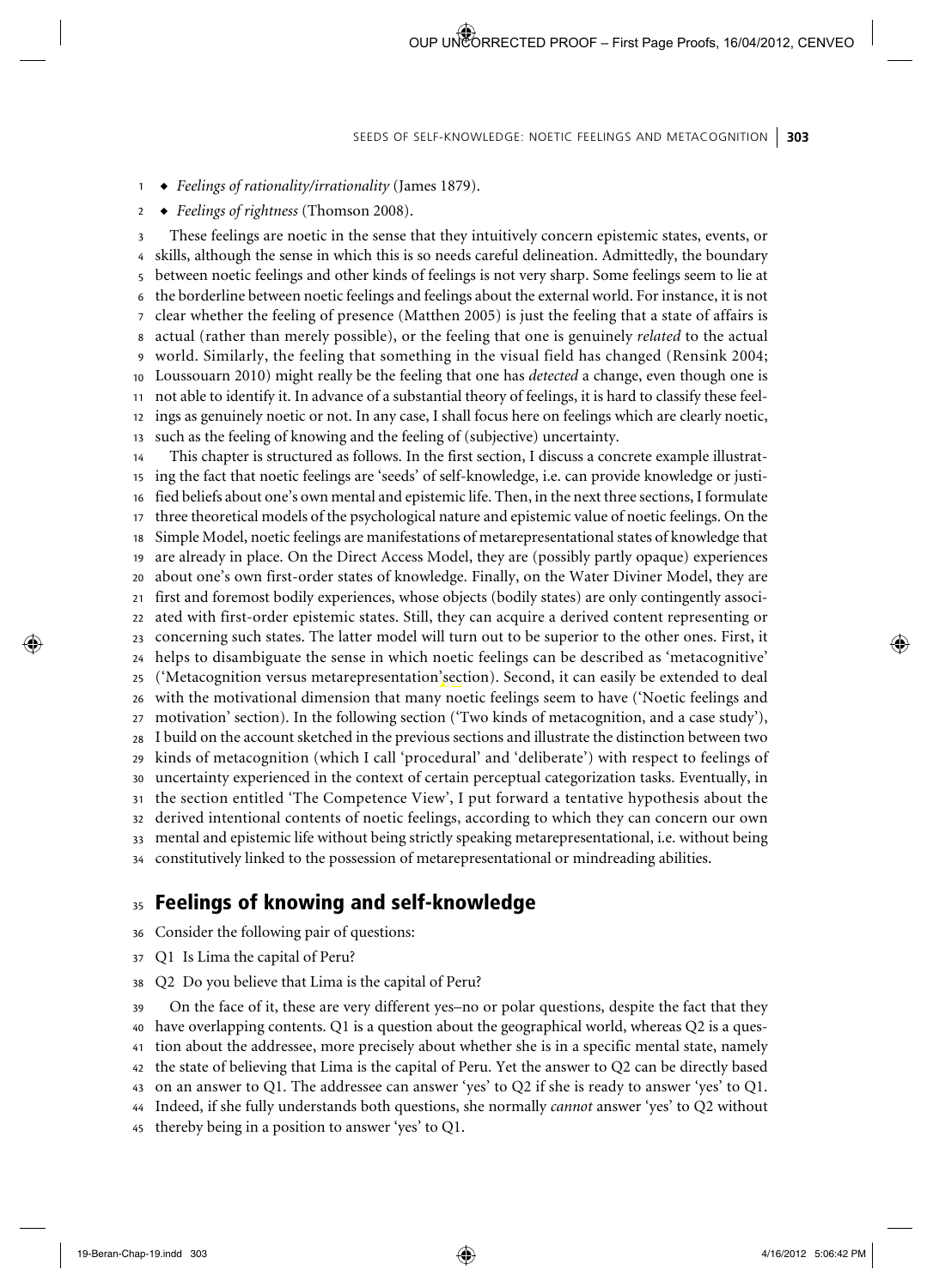2 Gareth Evans has drawn the connection between these two types of questions in the following general terms:

4 3 I get myself in position to answer the question whether I believe that *p* by putting into operation whatever procedure I have for answering the question whether *p*. (Evans 1982, p. 225.)

6 5 In a later essay, Gordon (1995) calls the procedure that Evans is describing here an 'ascent routine':

8 7 Because this procedure answers a metacognitive question by answering a question at the next lower semantic level, I will call it an *ascent routine*. (Gordon 1995, p. 60.)

13 12 11 10 9 Both Evans and Gordon take ascent routines to be *alternatives* to traditional introspective methods. In answering Q2, the addressee does not have to search her mind for a specific belief, much less a state of knowledge. Rather, she directs her attention to the outer world as she conceives it. No introspective ability needs to be invoked in order to determine whether she believes that Lima is the capital of Peru.

14 Now consider another pair of questions:

15 Q3 What is the capital of Peru?

16 Q4 Do you know what the capital of Peru is?

20 19 18 17 Q3 and Q4 are very different non-polar questions, despite the fact that they have overlapping contents. The former is about the geographical world, whereas Q4 is a question about the addressee. Yet the addressee *can* answer Q4 (by saying 'yes') without being in a position to answer Q3 (by saying 'yes, Lima'). In fact, she can answer Q4 without having any city in mind.

29 28 27 26  $25$ 24 23 22 21 There are two ways she can do this. One way is to use independent information to the effect that she is competent in answering a first-order question such as Q3. For instance, she knows that she was a good geography student at school, and that she learnt all the capitals in the world by heart. In such a case, her metacognitive judgement to the effect that she can answer Q3, on which she can ground a 'yes' answer to Q4, is *theory-based* . It inferentially derives from independent beliefs based on memory. Alternatively, the addressee may just *feel* that she knows what the capital of Peru is. She feels competent in answering Q3, in advance of actually providing any answer, either privately or publicly. In this case, her metacognitive judgement is *experience-based* . It seems to be directly based on her affective experience (a 'gut feeling') independently of background beliefs.<sup>2</sup> What is the nature of the feeling of knowing which enables one to answer a question such as

34 33 32 31 30 Q4 in advance of giving any answer to Q3? In particular, since ascent routines are clearly not available in this case, is such a feeling a form of introspection of one's own epistemic states? In what follows, I shall present three models of feelings of knowing that try to provide answers to these questions.

#### 35 **The Simple Model**

41 she does not know that the capital of Peru is called 'Lima', her feeling expresses mere apparent 40 39 38 37 36 On the Simple Model, noetic feelings are in fact metarepresentational beliefs, more precisely beliefs that are explicitly about one's epistemic states (Dienes and Perner 1999 ). For instance, the feeling that the subject knows the name of the capital of Peru is just the actualization of a piece of higher-order knowledge that she acquired long ago, namely the knowledge that there is a name such that she knows t<del>hat it refers to the capital of Lima</del>. Of course, if she is wrong and in fact

<sup>2</sup> The distinction between theory-based (or information-based) and experience-based metacognitive judgements comes from Koriat (2006).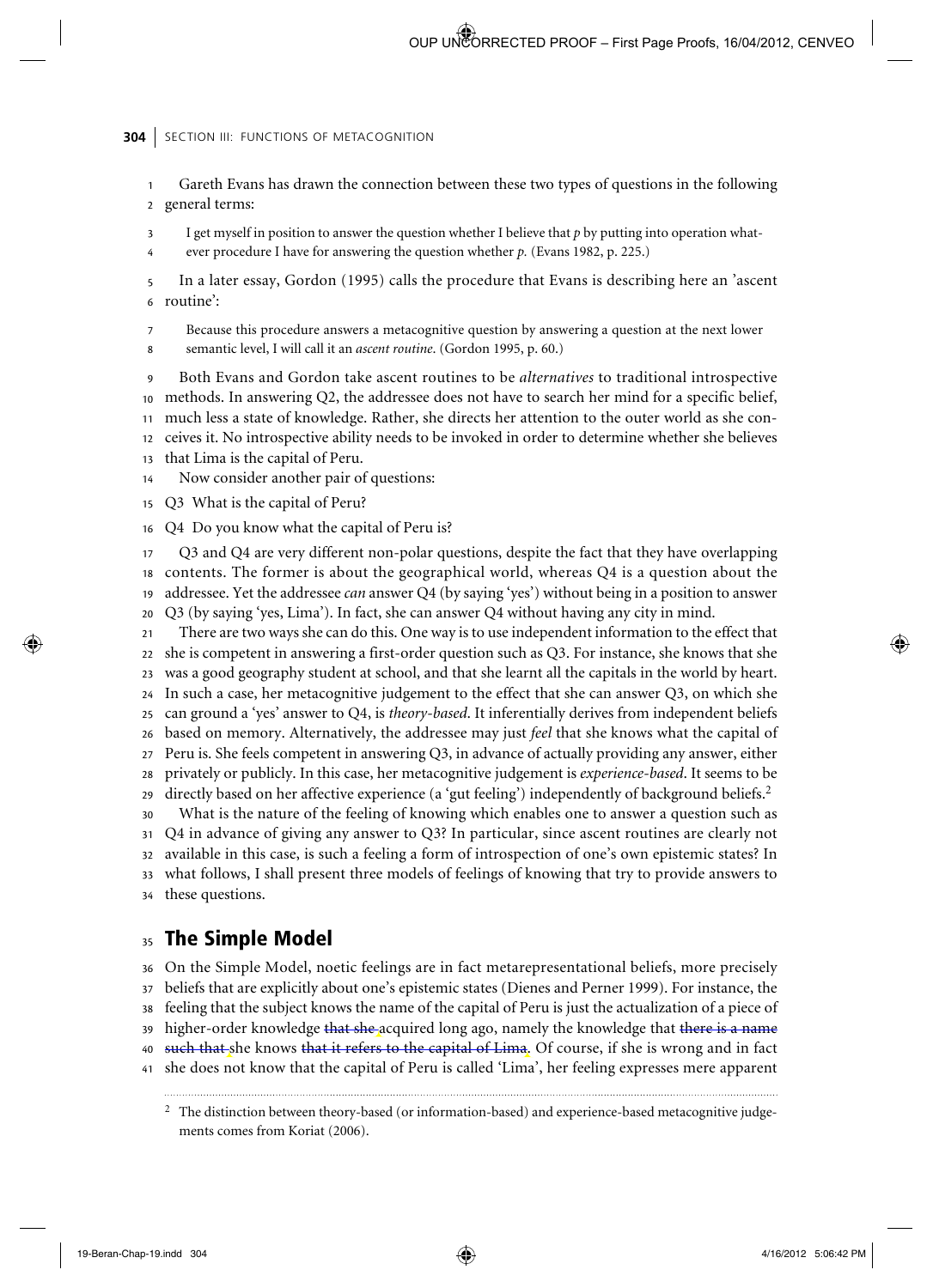2 1 knowledge, but it is still the actualization of a higher-order mental state, more precisely a false belief about her first-order state of knowledge.

11 10 9 8 7 6 5 4 3 The Simple Model can thus provide a straightforward explanation of why we can have feelings of knowing while being actually unable to retrieve the relevant name, as it happens in so-called 'tip-of-the-tongue' experiences. Surely, the higher-order state of knowledge, or apparent knowledge, that we know the name of the capital of Peru can be made explicit while the corresponding first-order state of knowledge, or apparent knowledge, that the capital of Peru is called 'Lima' remains implicit because of some performance problem. These can be distinct states, and either one can be activated independently of the other. In the case of geographical ignorance, a higherorder state of apparent knowledge that we know the name of the capital of Peru can even exist in the absence of any first-order state of knowledge to the effect that Lima is the capital of Peru.

17 16 15 14 13 12 I call this model 'simple' because it does not posit new kinds of mental states, since noetic feelings are assimilated to ordinary beliefs, in the form of higher-order memory states. On this model, noetic feelings can justify other beliefs because they are themselves beliefs. Besides, we often lose the original justification of our memory beliefs, a fact that might be invoked in order to explain why we are not fully aware of the underlying reasons for what our feelings tell us. Despite its relative simplicity, though, the Simple Model faces several difficulties.

25 24  $23$ 22  $21$  $20$ 19 18 The first difficulty will become clearer as we proceed. It concerns the fact that on the Simple Model, noetic feelings necessarily have metarepresentational contents. They are explicitly about first-order states of knowledge. It follows that the subject must possess relevant epistemic concepts, such as the concept of knowledge or memory, in order to *have* noetic feelings. In order words, noetic feelings are available only to creatures possessing a theory of mind. However, as we shall see (see especially the last two sections), there are reasons to think that creatures lacking metarepresentational resources can still have noetic feelings, such as feelings of knowing and feelings of uncertainty, and exploit them in theoretical and practical reasoning.

34 33 32 31 30 29 28  $27$ 26 Another difficulty is that even if the subject has metarepresentational abilities, noetic feelings seem to be sources of *original* knowledge or justified beliefs, at least in some cases. After all, perhaps the subject never acquired the higher-order knowledge that she knows the name of the capital of Peru, or she might have forgotten about it a long time ago. Still, she can have the feeling that she has such knowledge just because she is being asked a question such as Q3 ('What is the capital of Peru?'). In this case, it seems that her feeling of knowing enables her, in concert with the fact that she possesses the relevant mental concepts, to acquire a new piece of higher-order knowledge. In contrast, if feelings of knowing are already conceived as higher-order beliefs, it is not clear that they can be justified or warranted.

42 41 40 39 38 37 36 35 Finally, the Simple Model forces its proponents to adopt a curious interpretation of wellreplicated experimental results. It appears that feelings of knowing can be easily manipulated in certain experimental conditions (see, e.g. Reder 1987 ; Bjork 1999 ). For instance, by *priming* some of the question terms, psychologists can raise the feeling of familiarity toward a question such as Q3, and produce a fairly convincing feeling that the subject knows the answer to the question, even if she does not. On the Simple Model, these experimental manipulations must be interpreted as creating *false* higher-order memories in the subject, which is quite implausible, at least on the face of it.

#### 43 **The Direct Access Model**

44 On the Direct Access Model, noetic feelings are cases of *introspection* . They provide us with inter-

45 nal awareness of our own first-order memories as carrying information relevant to answering

46 certain questions. So when the subject feels that she knows the name of the capital of Peru, she has

⇔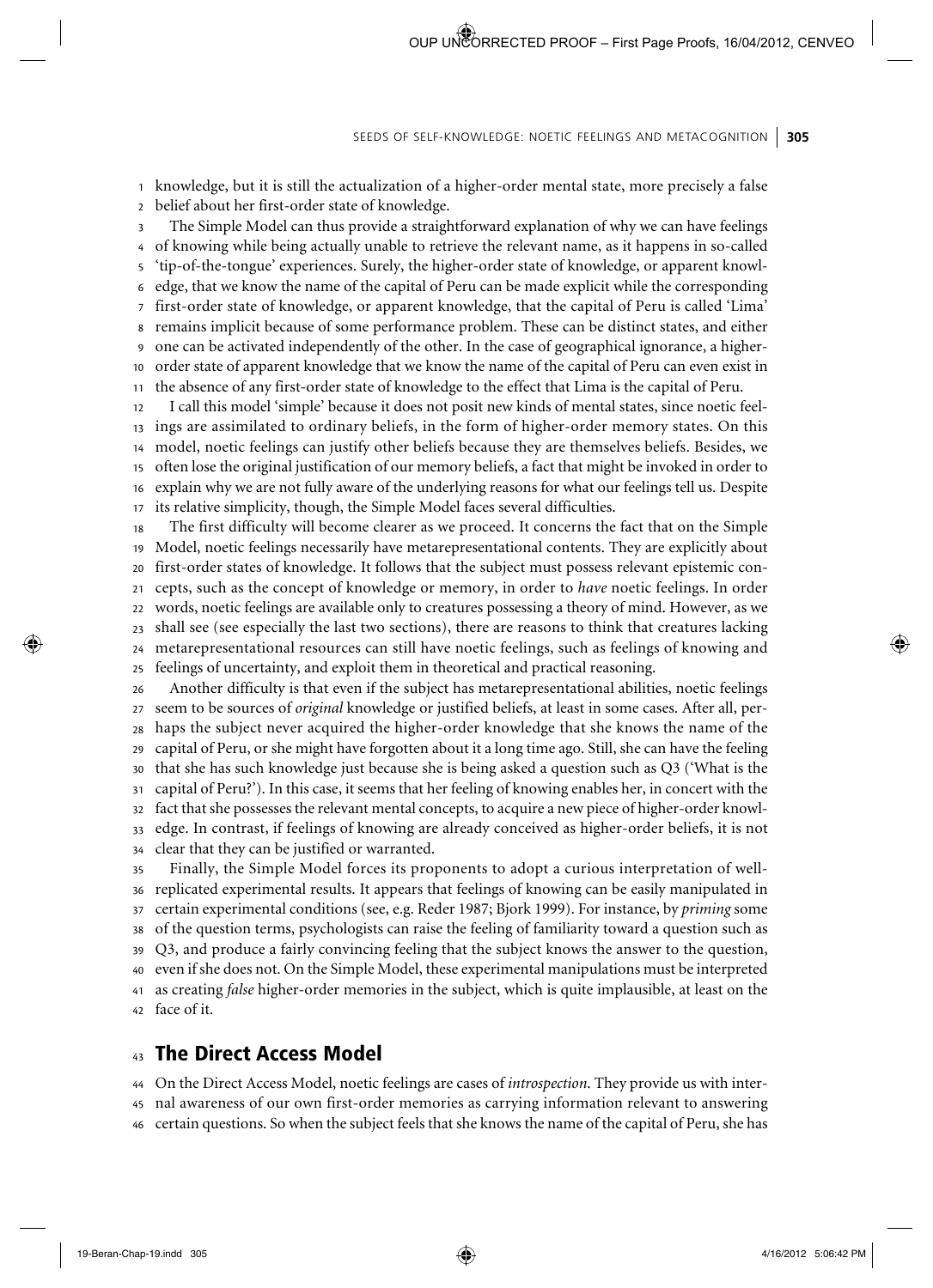8 7 6 5 4 3 2 1 in fact access to one of her first-order states of knowledge, namely the memory that the capital of Peru is called 'Lima'. In the case in point, the subject is not conscious of her memory as having the content 'The capital of Peru is called "Lima"'. Rather, she is conscious of her memory only as having a content of the form 'The capital of Peru is called *\_\_\_\_* '. In other words, she has introspective access to her memory as such while having access only to a *proper part* of its content. 3 Of course, if the subject does not really know that the capital of Peru is called 'Lima', her feeling of knowing is somehow non-veridical. Still, in this case, she has the *apparent* introspective experience of having the relevant information stored in her mind.

16 15 14 13 12 11 10 9 Unlike the Simple Model, the Direct Access Model can explain why noetic feelings are, at least sometimes, a source of original knowledge or justified beliefs about our mental states and dispositions. The subject's feeling of knowing can reveal a piece of information about herself that she may never have explicitly acquired before, namely that she possesses information relevant to answering a question such as Q3. 4 Noetic feelings belong to a class of *experiential* states, so that beliefs based on them can act as bona fide premises in theoretical and practical reasoning. In other words, these beliefs are justified by a belief-independent affective experience, just as perception or memory beliefs are justified by belief-independent perceptual or memory experiences.

18 17 It is helpful to compare the Direct Access Model with David Rosenthal's analysis of the tip-ofthe-tongue experience:

19 When I have Mark Twain's real name on the tip of my tongue, I must be conscious *of* the particular

20 state that carries that information. But I am not conscious of that state in respect of the specific infor-

21 mation the state carries; rather, I am conscious of the state only *as* a state that carries that information.

 $22$ (Rosenthal 2000, p. 204.)

⊕

32 31 30 29 28 27 26 25 24 23 Rosenthal draws a distinction between being conscious of a given informational state (for instance, the memory that Mark Twain's real name is 'Samuel Clemens') in respect of the specific information the state carries and being conscious of it only in respect of what questions the information would answer. However, Rosenthal does not defend the Direct Access Model, because he makes clear that being conscious of a given informational state only in respect of what questions the information would answer does *not* entail that this state is itself a conscious state. In contrast, at least to the extent that the objects of conscious introspection must themselves be conscious states, the Direct Access Model entails that feelings of knowing are ways of bringing to consciousness relevant informational states, even though their contents are at least partly occluded to the subject.

38 37 36 35 34 33 Of course the Direct Access Model is hostage to a substantial theory of introspective knowledge, and in particular to the issue of whether the latter should be conceived on the model of observational knowledge. Independently of this issue, though, it is important to notice that the Direct Access Model, at least as applied to feelings of knowing, is incompatible with two general views about introspective knowledge. The first view is that introspection makes the subject aware of her own intentional mental states only by revealing their contents (see, e.g. Tye 2009 ). In other words,

<sup>&</sup>lt;sup>3</sup> The Direct Access Model is not committed to the claim that all types of noetic feelings involve opacity in this sense. Certainly feelings of knowing are not unique in this respect. For instance, on this model, the feeling of familiarity relative to a particular perceived person would be the introspective experience of memories involving this person, but whose contents are at least partly opaque to the subject. In other words, the subject knows that she has memories about the person while being temporarily unable to access the full contents of these memories.

<sup>4</sup> So the subject knows that she is competent in answering certain questions *in virtue* of the fact that she is aware of one of her memories as carrying information of a certain kind.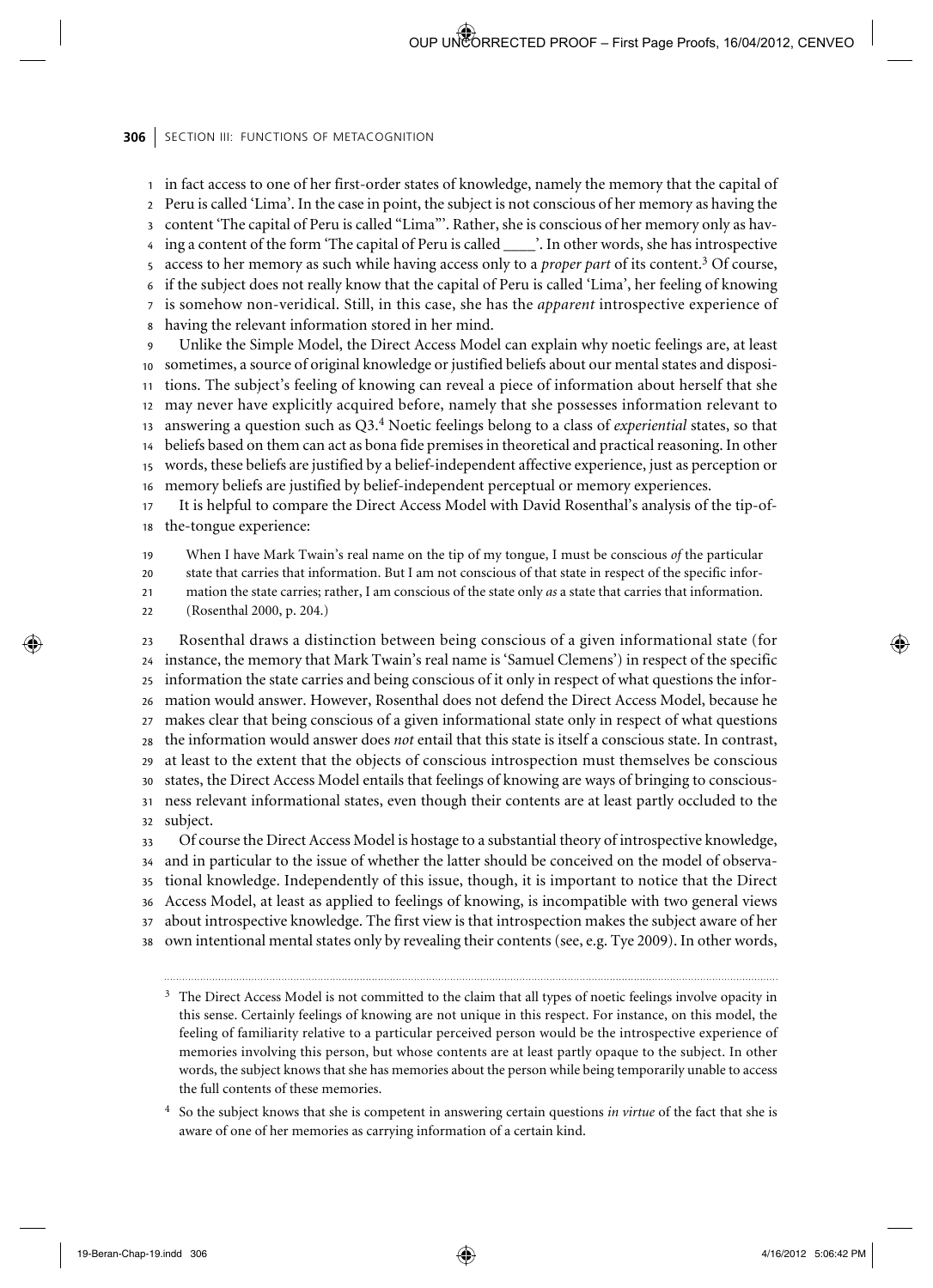1 introspection is *fully transparent* with respect to the contents of the introspected states (whenever

2 they have contents). The Direct Access Model denies that introspection is always transparent in

4 3 this sense, since feelings of knowing are precisely introspective states about particular first-order memories, while their contents are only partially revealed to the subject.

12 11 10 9 8 7 6 5 Another, less radical view of introspection or self-knowledge that is incompatible with the Direct Access Model is the 'hierarchy of explicitness' view (as we may call it) according to which the awareness of the contents of one's own mental states is a *precondition* of the awareness of the fact that one is in them (Dienes and Perner 1999 , 2002 ). Unlike the first view, this view acknowledges that introspection can reveal the *mode* of the introspected state, but only if the latter's content has already been fully revealed to consciousness. In contrast, the Direct Access Model allows for a mode to be revealed by introspection (in the case in point, the fact that the introspected state is a *memory* ), while only revealing part of the introspected state's content.

22  $21$  $20$ 19 18 17 16 15 14 13 At this stage, the Direct Access Model might seem to be a more serious competitor than the Simple Model. Still, the empirical evidence is not quite favourable to it. Psychological experiments suggest that what determines feelings of knowing need *not* be familiarity with the answer. Rather, at least some feelings of knowing are determined by familiarity with question terms (Reder and Ritter 1992 ) and/or accessibility of partial information regardless of its adequacy (Koriat and Levy-Sadot 2001 ). In other words, the implicit mechanisms underlying the feeling of knowing need not monitor the memory trace itself ( *pace* Hart 1965 ). In fact, they can be causally disconnected from the subject's first-order state of knowledge. Insofar as the notion of sensitivity is a causal-informational one, they are not sensitive (they do not have direct access) to the presence in long-term memory of the name to be retrieved.<sup>5</sup>

31 30  $29$ 28  $27$ 26 25 24  $2<sup>2</sup>$  It follows that a natural causal explanation of introspective awareness is not available to proponents of the Direct Access Model. According to this explanation, a necessary condition of being introspectively aware of a mental state M is that M be the *cause* of one's introspective awareness. However, empirical evidence suggests to the contrary that feelings of knowing are not caused by first-order memory states (or corresponding memory traces in the brain), but rather by cues (processing fluency, availability of partial information) that are only contingently associated with these states, which might not even exist. Now whether this is incompatible with the claim that feelings of knowing involve a form of direct introspective access to one's own mental states at the personal level remains to be determined.

#### 32 **The Water Diviner Model**

40 39 38 37 36 35 34 33 The Water Diviner Model is named after a character introduced by Wittgenstein in *The Blue Book* , who claims to *feel* (the German verb is 'fühlen') in his hand that there is water three feet underground. On this model, noetic feelings are first and foremost bodily experiences, i.e. experiences about bodily states. They are diffuse affective states registering internal physiological conditions and events. Unlike bodily sensations, though, noetic feelings need not have precise locations in external bodily parts. At a phenomenological level, they often have an 'indistinct, spreading, blurred quality' and they 'seem to actively resist attempts to focus attention directly on them' (Mangan 2001). In William James's terms, they belong to the 'fringe of consciousness' (James 1890).

42 41 Now, just as the water diviner's sensations reliably co-vary with physical conditions, namely the presence of water underneath, noetic feelings reliably co-vary with *mental* conditions.

<sup>&</sup>lt;sup>5</sup> Of course, other types of noetic feelings may be such that their underlying metacognitive mechanisms are causally sensitive to the relevant target in memory. Metcalfe ( 2000 ) argues that this is the case with 'feelings of imminence', such as those involved in tip-of-the-tongue experiences.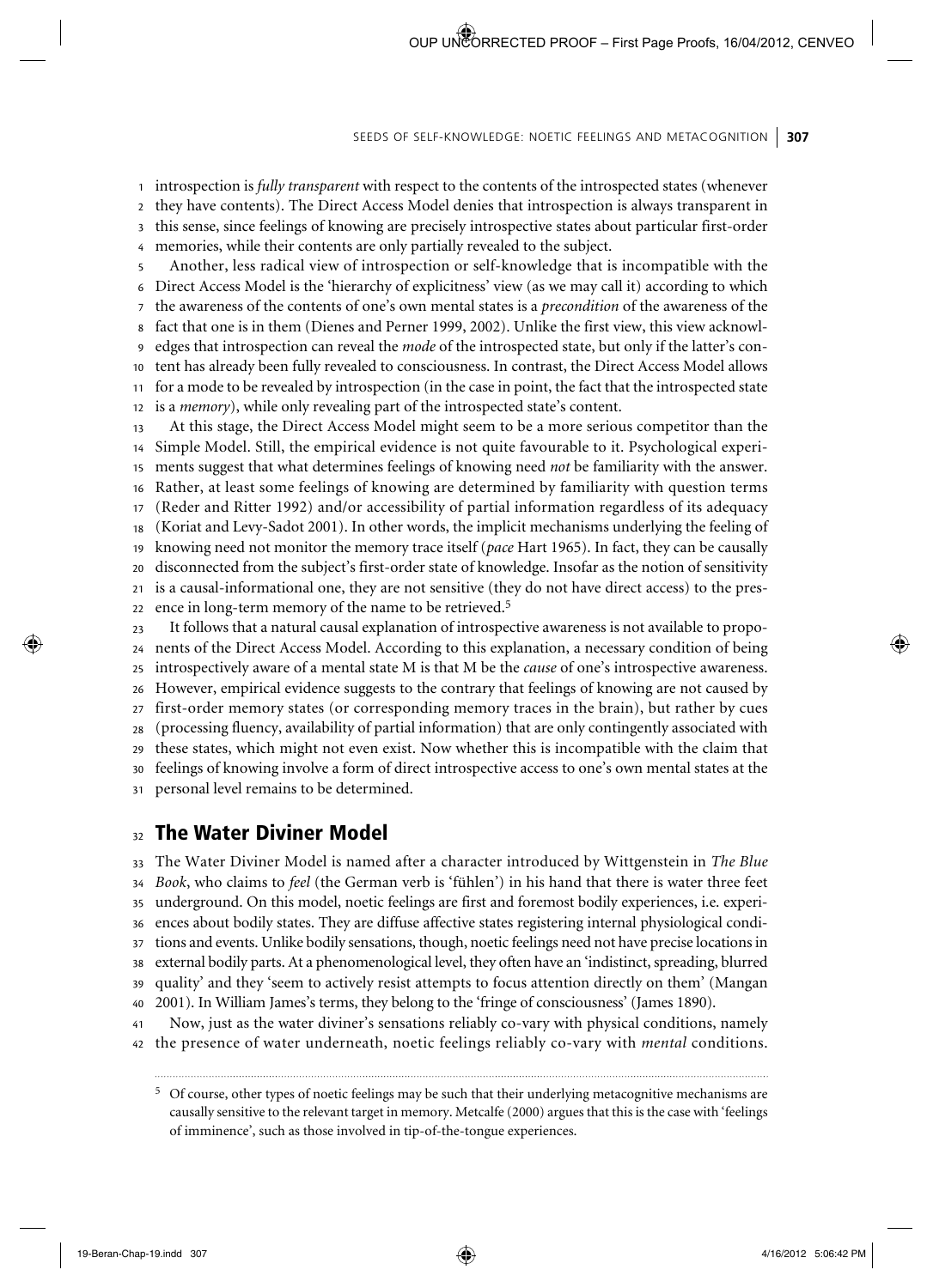8 7 6 5 4 3 2 1 For instance, the feeling of knowing co-varies with the fact that the subject has knowledge about the relevant subject-matter. As a result, at least some particular feelings of knowing indicate or carry information about the presence of first-order states of knowledge. In other words, feelings of knowing 'track' such states, in the sense that normally, the former occur only in the context of the latter ('I would not have the feeling of knowing this person's name if I did not know it'). The cues underlying noetic feelings are contingently but stably associated with epistemic states. This association holds in a normal (ecological) context, but it can be severed by psychologists, who can easily produce 'illusory' feelings of knowing (Bjork 1999 ).

16 15 14 13 12 11 10 9 The informational properties of many token feelings can be exploited by a sophisticated cognitive system to recruit types of feelings as representations of mental states. In other words, there is room for an account of noetic feelings that is analogous to familiar teleological-functionalist accounts of emotions. For instance, Prinz (2004, 2007) argues that emotions are perceptions of bodily states that are recruited to represent core relational themes or concerns, such as danger or loss. In his terminology, the 'nominal' contents of emotions are bodily changes, but the 'real' contents of emotions are core relational themes. Similarly, one may argue that the nominal contents of noetic feelings are bodily changes, but the real contents of feelings are mental states.

25 24 23 22 21 20 19 18 17 However, the analogy between noetic feelings and emotions breaks down at a crucial point. The association between basic emotions and their real contents is robust, and possibly innate. It is difficult to imagine fear that does not have the function of detecting danger. In contrast, many noetic feelings seem to be recruited by the organism through some form of learning.<sup>6</sup> As an illustration, consider Harris et al.'s ( 1981 ) findings. Both 8- and 11-year-old children read anomalous sentences in a story more slowly. However, only the older group is able to pick out the anomalous lines as not fitting the story. According to the authors' interpretation, both groups of children generate 'internal signals' of comprehension failures, but only the older children have learned to *exploit* such signals to locate the *source* of their feelings of difficulty.

33 32 31 30 29 28 27  $26$  These results suggest that the *same* type of noetic feelings (in the case in point, feelings of difficulty or easiness), individuated in bodily terms, can have additional, *acquired* contents that can be exploited in judgements.<sup>7</sup> In the case of organisms possessing metarepresentational abilities, these acquired contents can be explicitly about their own mental states. For instance, feelings of knowing can be recruited as feelings *that* one knows something, by deploying the mental concept of knowledge. It remains an open issue whether noetic feelings can have acquired contents that somehow hinge on the presence of mental conditions but *without* representing them as such. (See the following sections for further discussion of this point.)

38 37 36 35 34 According to the Water Diviner Model, feelings have intentional contents beyond the body, but only in a derived way, through some kind of learning or association process. Such a process generates new heuristics, i.e. cognitive shortcuts that enable us to move spontaneously from our feelings to judgements concerning the task at hand. One form that such heuristics can take is that of answering for oneself the question 'How do I feel about it?' in order to simplify a task that is

<sup>6</sup> See Proust ( 2008 ). I do not deny that non-basic emotions, such as respect or pride, need to be trained. It is an interesting question whether there is anything like the distinction between basic and non-basic emotions in the case of epistemic feelings, but here I shall leave this question open.

<sup>7</sup> Another interpretation of the results is that the younger children lack the feelings that older children have and exploit. But certainly, the former *behave* as if they felt the difficulty of certain passages, which they spontaneously read more slowly. What this suggests is that feelings of difficulty already involve some lowlevel metacognitive control, which falls short of the ability to exploit these feelings at the level of explicit reasoning.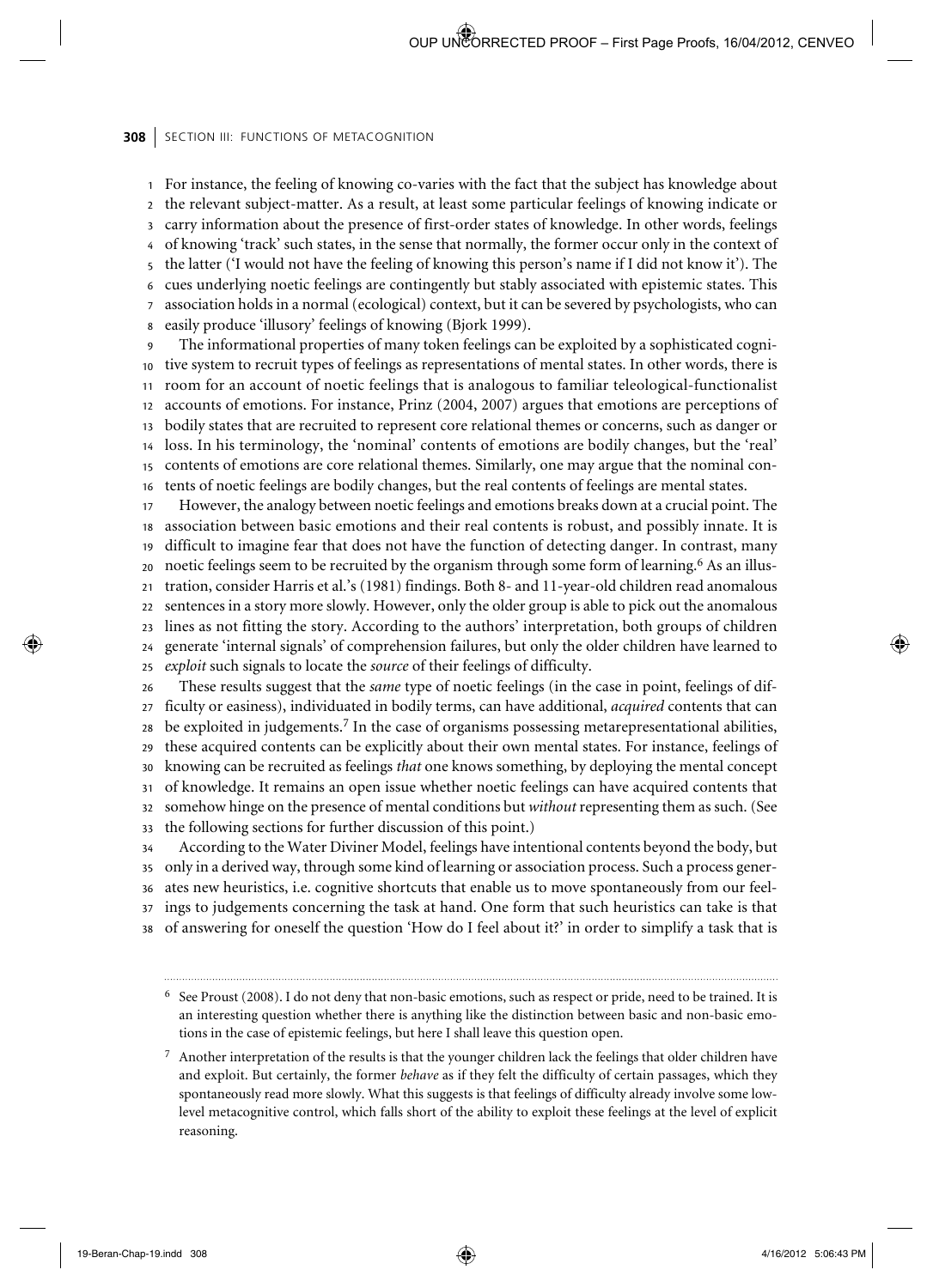1 particularly complex and demanding (Schwartz and Clore 1996).<sup>8</sup> In the specific case of noetic

2 feelings, the relevant heuristics enable the subject to form non-inferential judgements about her

4 3 own mental states, such as the judgement that she knows how to answer the question she is being asked. 9

12 11 10 9 8 7 6 5 In some cases, the association between noetic feelings and their 'real' contents can be easily broken. According to Reber et al. ( 2004 ), the judgement that a picture is likeable can be based, *ceteris paribus* , on positive affect elicited by processing fluency. Now in the experiments of Winkielman and Fazendeiro (in preparation), some participants were informed that factors having nothing to do with the pictures, such as background music, might influence their feelings toward the pictures. These participants actually cease to experience the pictures as likeable (or likeable to the same extent), undermining the connection between positive affect and positive aesthetic judgement.

 $20$ 19 18 17 16 15 14 13 In other cases, the heuristics underlying the formation of feeling-based judgements are more robust, and might exhibit modularity effects. For instance, I can get the feeling that I know the person in front of me despite of the fact that I independently know (e.g., from reliable testimony) that my feeling is misleading; I do not know this person at all. Still, the cognitive impression that I know her might persist, at least for a while. However, although feelings can be synchronically modular in this sense, depending on the robustness of the relevant heuristics, they are certainly not diachronically modular. It is possible in principle that noetic feelings lose their contents and acquire different ones, as new heuristics are implicitly learned.

#### $21$ **Metacognition versus metarepresentation**

29 28 27 26 25 24  $23$ 22 I have presented three models of the psychological nature and epistemic value of noetic feelings, focusing on the case of feelings of knowing. Even though it is possible that the Simple Model and the Direct Access Model have some validity with respect to particular cases of noetic feelings, the Water Diviner Model seems to have the widest domain of application. It does not face important objections like its competitors, and it is empirically plausible. In general, the intentionality of noetic feelings beyond the body is not intrinsic but derived. Feelings are intrinsically about the body, but some of them — the noetic ones — can be exploited by the subject as more or less reliable symptoms of the instantiation of mental states or conditions.

34 33 32 31 30 The Water Diviner Model acknowledges a distinction between the cognitive processes underlying and grounding noetic feelings and the further, independent cognitive processes that enable the subject to exploit noetic feelings in explicit judgement and reasoning. What I wish to show now is that this distinction helps us to disambiguate the common claim that noetic feelings are 'metacognitive'.

<sup>8</sup> Note that the use of these heuristics involves the self-ascription of feelings as such. This is not the general case. We often move directly from our feelings to metacognitive judgements without going through a representation of feelings as such. Moreover, the Water Diviner Model is compatible with the claim that the process of associating bodily states with specific mental states is coeval with the development of new perceptual-recognitional abilities with respect to the former. In other words, bodily experience itself may be enhanced by the association process.

<sup>&</sup>lt;sup>9</sup> The notion of non-inferentiality at stake here concerns the personal level. Feeling-based judgements are cognitively spontaneous in something like Bonjour's sense, i.e. they are involuntary, 'coercive,' and not the result of any *introspectible* train of reasoning (Bonjour 1985 , p. 117). Of course this is compatible with their being based on subpersonal inferences or computations.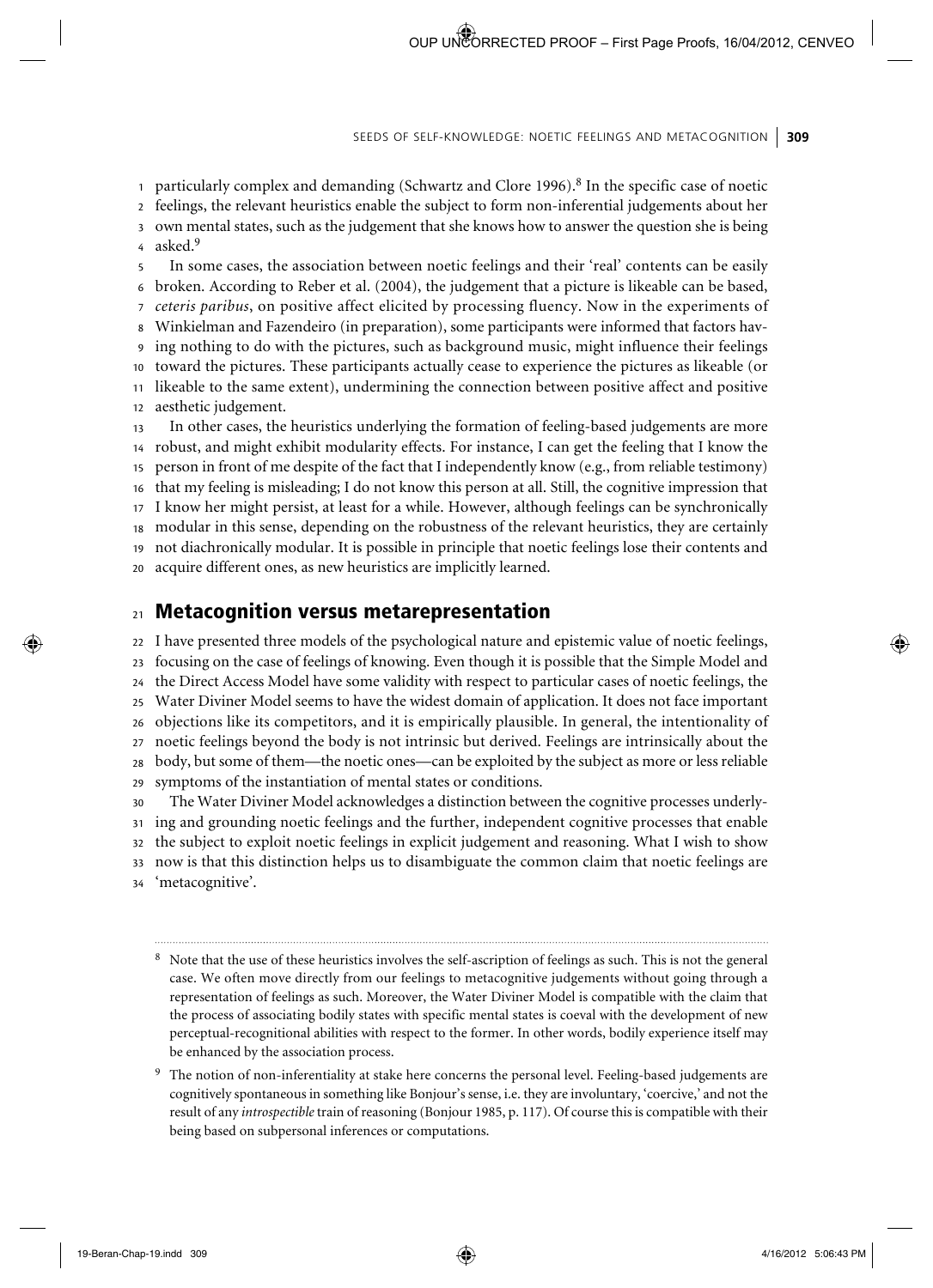7 6 5 4 3 2 1 Psychologists usually define metacognition as 'cognition about one's own cognition', or as 'thinking about thinking'. 10 Philosophers, on the other hand, tend to equate metacognition with metarepresentation, i.e. the ability to form representations about other representations, which is usually associated with possessing a mindreading ability or 'theory of mind'. 11 Correspondingly, contents are metarepresentational when they are explicitly about representations as such. For instance, the content of the belief that Pierre believes that it is going to rain is metarepresentational, because of the presence in it of the mental state of *believing* that it is going to rain.

10 9 8 In fact, noetic feelings can be said to be metacognitive in two quite different senses, depending on whether we are talking about their consciously experienced *intentional contents* or their implicit *causal antecedents* .

23 22 21 20 19 18 17 16 15 14 13 12 11 Firstly, noetic feelings can be said to be metacognitive insofar as their intentional contents yield information (or misinformation) concerning one's own epistemic states, processes, and abilities. The question is whether these contents are also metarepresentational, which would entail that their apprehension required the possession of mindreading abilities. Here we face two alternatives. If we answer 'yes', no creature can exploit noetic feelings in reasoning without deploying some mental concept or proto-concept. For instance, the content of the feeling of knowing a person's name can only be as sophisticated as *that I know this person's name* , which is the representation of a knowledge state as such. In contrast, if we answer 'no', we allow for the possibility that noetic feelings can rationally guide decision-making and the fixation of beliefs in creatures lacking metarepresentational abilities. Of course, the challenge faced by the second alternative is to show that noetic feelings can be self-directed while having first-order contents. As we shall see in a later section ('Two kinds of metacognition, and a case study'), this challenge is highly relevant to the issue of the correct interpretation of important results in the field of animal cognition.

33 32 31 30 29 28 27 26 25 24 Secondly, the causal antecedents of noetic feelings can be said to be metacognitive insofar as they involve implicit *monitoring* mechanisms that are sensitive to non-intentional properties of first-order cognitive processes. For instance, the feeling of knowing can be based on an implicit evaluation of the *fluency* of the process constituting our spontaneous attempt to remember something. The feeling of familiarity seems to be based on the implicit detection of a discrepancy between expected and actual fluency of processing (Whittlesea et al. 2001a, 2001b). Obviously, the operations of these mechanisms do not require metarepresentational abilities. To begin with, they are sensitive to properties of internal states and processes independently of whatever *contents* they are carrying. If they involve representations of other representations, they do not involve metarepresentations, i.e. representations of representations *as of* representations. 12

40 39 38 37 36 35 34 There may be another, more controversial consideration that leads to scepticism about the possibility that implicit metacognitive mechanisms manipulate metarepresentations. One might argue that metarepresentations are necessarily either actually or potentially conscious. There is a constitutive link between the ability to form metarepresentations and the ability to enjoy conscious states. Metarepresentations involve some conception of mental representation, whose complexity makes them available only to conscious creatures and not to sub-personal mechanisms. In contrast, implicit metacognitive mechanisms involve only representations, which

<sup>&</sup>lt;sup>10</sup> See, for instance, Nelson (1992) and Metcalfe and Shimamura (1994).

<sup>&</sup>lt;sup>11</sup> A notable exception is Proust (2006, 2007, 2008), who has forcefully and convincingly argued that metacognitive abilities are distinct and independent from metarepresentational abilities.

<sup>12</sup> As Koriat puts it, judgements based on feelings of knowing 'rely on *contentless* mnemonic cues that pertain to the quality of processing, in particular, the fluency with which information is encoded and retrieved' (Koriat 2006, pp. 19-20; my italics).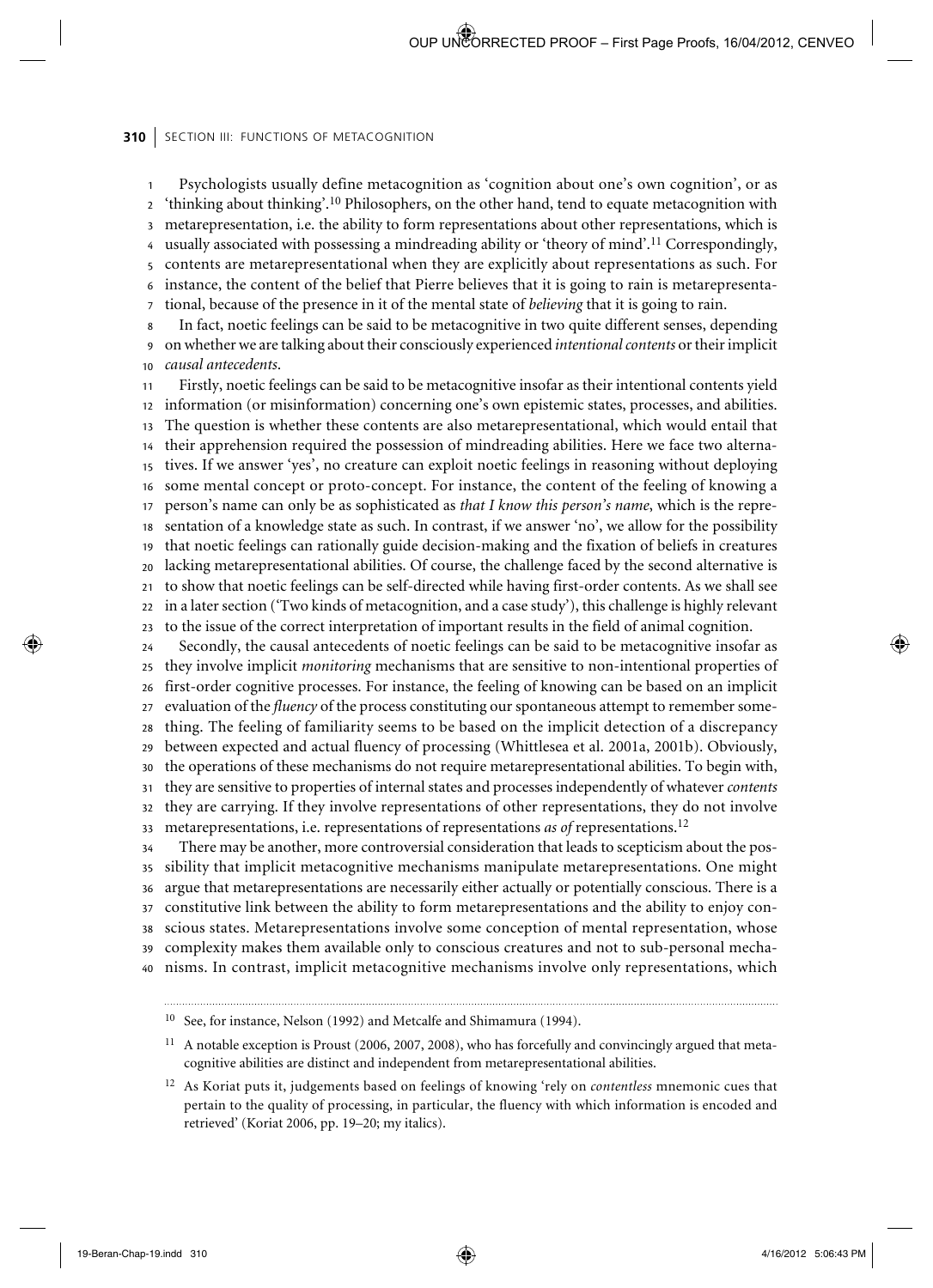1 cannot be or become conscious. As a consequence, they cannot be metarepresentations. They are

2 first-order representations happening to be about internal rather than external states. In a nut-

3 shell, they are first-order but self-directed, as opposed to world-directed.

4 The two senses in which noetic feelings involve metacognitive abilities are largely independent

5 from each other. Even if one acknowledges that the causal antecedents of noetic feelings involve

6 mechanisms that are implicitly sensitive to the quality of first-order processes, the question of

7 whether the intentional contents of noetic feelings can be metacognitive without being metarep-

8 resentational remains entirely open. (We shall come back to this question in the section entitled

9 'The Competence View'.)

#### 10 **Noetic feelings and motivation**

14 13 12 11 Even if the Water Diviner Model is on the right track, it is still incomplete in that it does not deal with an important feature of many types of noetic feelings, namely their *motivational* dimension. Unlike mere intuitions, noetic feelings can intrinsically motivate the subject *to do* something, either at the mental level (e.g., to form a *judgement* ) or at the physical level (e.g., to issue a *speech-*

15 *act* in order to answer a question).<sup>13</sup>

 $23$ 22 21 20 19 18 17 16 Consider, for instance, tip-of-the-tongue experiences. They are at least partly constituted by a spontaneous *inclination* or *tendency* to search one's memory and retrieve the relevant information (e.g. the proper name that one has on the tip of  $\Theta_{\text{t}}$  tongue). It is hard to imagine having a tip-of-the-tongue experience in the absence of such inclination. Of course, one may be independently motivated, at a higher level, not to waste too much time on the task at hand, but it may be hard to resist the primitive inclinations provided at a lower level by one's feeling of knowing. Noetic feelings have a quasi-modular motivational dimension, analogous to the quasi-modularity of emotions (de Sousa 1987).

27 26 25 24 One may hypothesize that the motivational power of noetic feelings *derives* from their causal antecedents, which involve mental events of *trying* to do something. In other words, noetic feelings piggyback on intrinsically motivational states that already fix a (mental and/or physical) goal for the subject. $14$ 

38 37 36 35 34 33 32 31 30 29 28 This hypothesis highlights the Janus-faced character of noetic feelings with respect to behaviour. Noetic feelings both *precede* and *follow* behaviour. On the one hand, noetic feelings precede and causally determine actions, by providing first premises to practical reasoning. For instance, we can exploit a feeling of incompetence relative to a particular test in a practical deliberation over whether we should take the test or not. Let us call 'Type 2' the controlled, deliberate behaviour that can be initiated by noetic feelings. On the other hand, noetic feelings follow or at least accompany inclinations to act that are already in place. For instance, psychological experiments have revealed that the feeling of knowing a person's name can be based on the unconscious feedback from the subject's spontaneous attempt to retrieve the name from memory. We feel that we know the name of the person we are talking to because we are already *trying* to remember it, and perhaps retrieving at least part of the relevant information (such as the fact that the name is

<sup>13</sup> I do not want to claim that all types of noetic feelings have a motivational dimension. For instance, perhaps 'déjà vu' experiences are independent of any inclination to act, physically or mentally.

<sup>14</sup> I assume that the relation between noetic feelings and antecedent behaviour is *causal* , and thus contingent. A stronger assumption is that this relation can be at least partly *constitutive* . On this assumption, at least some noetic feelings *are* in fact bodily facets of tryings.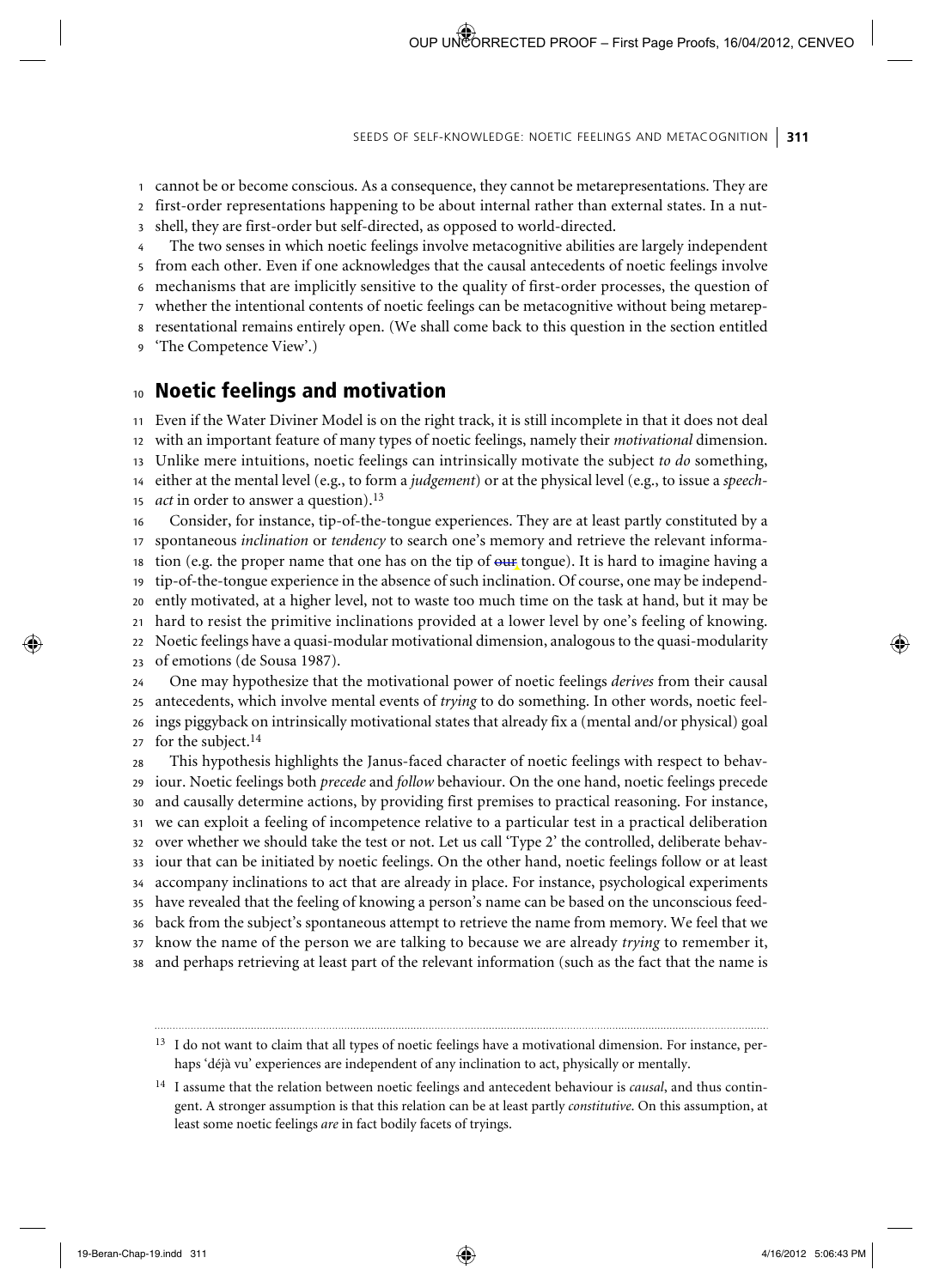2 <sup>1</sup> dissyllabic), even though we cannot consciously access the whole of it. 15 We can call 'Type 1' the spontaneous behaviour that gives rise to noetic feelings.<sup>16</sup>

10 9 8 7 6 5 4 3 The fact that noetic feelings follow behaviour is congenial to an analysis of feelings along the lines of the James–Lange theory of emotions (Koriat et al. 2006; Laird 2007). According to this theory, which James contrasted with the commonsensical view that emotions cause behaviour, 'we feel sorry *because* we cry, angry *because* we strike, afraid *because* we tremble' (James 1890, p. 449). When transposed to noetic feelings, the claim is that we have a feeling of knowing *because* we are already trying to retrieve the relevant piece of information (Type 1 behaviour). However, unlike what James assumed in the case of emotions, this claim need not be in conflict with common sense insofar as feelings can also be the starting point of further, Type 2 behaviour.

 $20$ 19 18 17 16 15 14 13 12 11 The motivational character of tryings underlying noetic feelings *constrains* the intentional content of the latter as it is exploited in conscious reasoning. For instance, the feeling of knowing (respectively, the feeling of *not* knowing) is causally based on the subject's trying to remember the name, and partly determines the strategies that should be deployed at the level of practical reasoning, by providing information (or misinformation) to the effect that the relevant name can be found in the subject (respectively, elsewhere, in other more competent persons or in a book). Such pre-established harmony is no mystery as soon as we acknowledge the stepwise character of noetic feelings. It also shows that the derived intentionality of noetic feelings is not as arbitrary as, say, the derived intentionality of language. One cannot interpret noetic feelings in any way we like, on pain of creating behavioural dissonance.

#### 21 **Two kinds of metacognition, and a case study**

29 28 27 26 25 24 23 22 Let's take stock. What has emerged from the previous two sections is a general distinction between two kinds of metacognition, which I will henceforth call 'procedural' and 'deliberate'. *Procedural metacognition* is constituted by implicit monitoring and control of first-order processes. Procedural metacognition can generate conscious feelings, but the latter remain epiphenomenal in the sense that they do not mediate the interactions between monitoring and control. Feelings are neither causal nor epistemic intermediaries in the processes of procedural metacognition. At the personal level, procedural metacognition appears as a purely practical skill, which manipulates only implicit representations.<sup>17</sup>

34 33 32 31 30 Procedural metacognition can be contrasted with *deliberate metacognition* , which enables the rational exploitation of noetic feelings. There is deliberate metacognition when noetic feelings give rise to judgements that can be used in practical and theoretical reasoning. Deliberate metacognition is something that the subject herself does, rather than a mechanism inside her. As we have seen, the question arises whether deliberate metacognition involves metarepresentational

- 16 The Type 1/Type 2 terminology is of course reminiscent of the System 1/System 2 distinction, which has been used to characterize two systems of reasoning, intuitive and deliberate (see Kahneman and Frederick 2005 ; Evans and Frankish 2008 ). However, if Type 2 behaviour is indeed deliberate, I want to leave open here whether Type 1 behaviour necessarily belongs to System 1—perhaps there is also something like monitoring targeted at processes belonging to System 2.
- <sup>17</sup> See Reder and Shunn (1996) and Spehn and Reder (2000) for further discussion of the claim that metacognitive monitoring and control need not be mediated by conscious awareness.

<sup>&</sup>lt;sup>15</sup> See, for instance, Koriat and Levy-Sadot (2000), Koriat (2006), and Koriat et al. (2006). As Koriat (1995, p. 312) writes: 'It is by attempting to search for the solicited target that one can judge the likelihood that the target resides in memory and is worth continuing to search for'.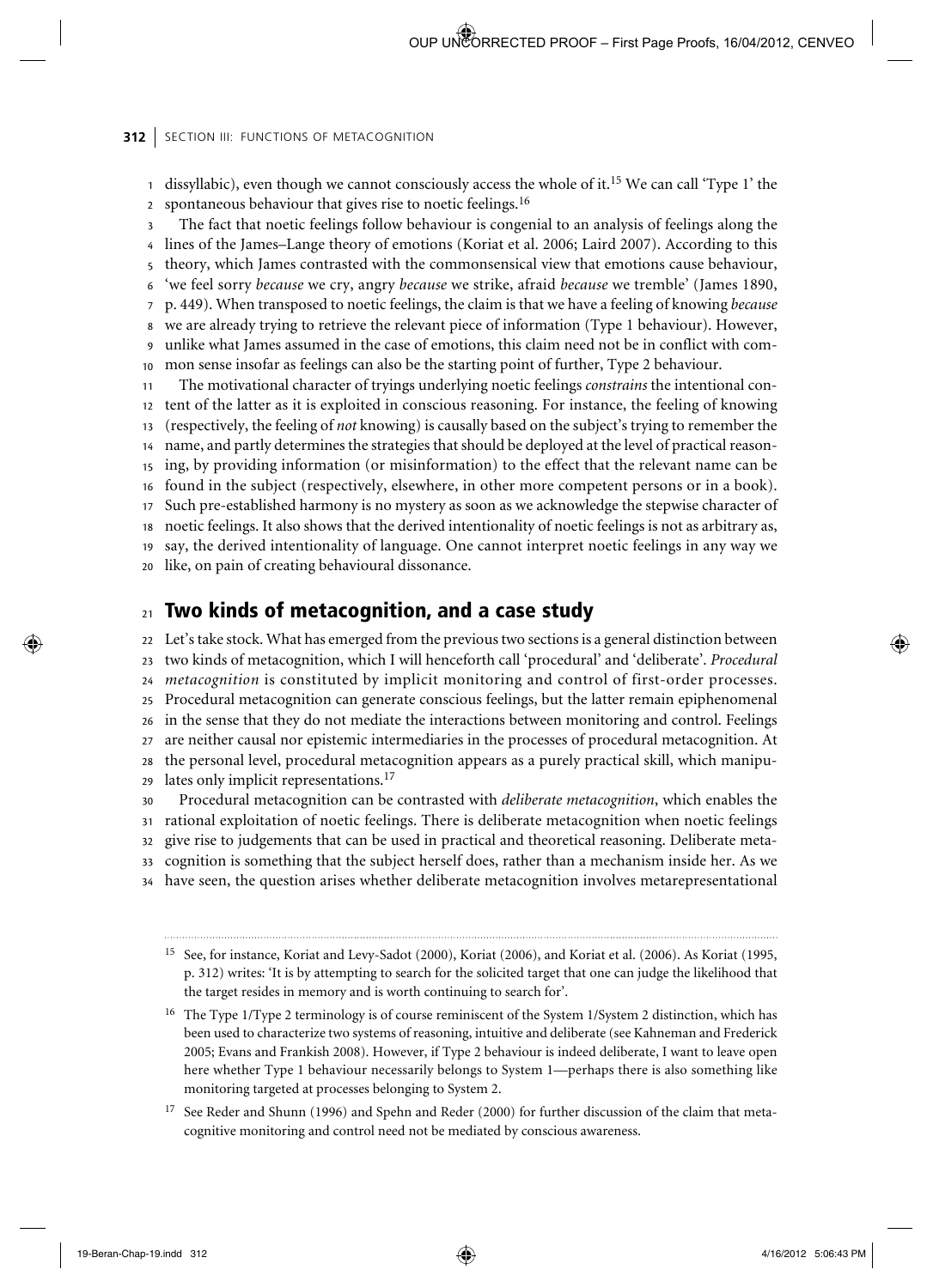2 1 abilities or not. So there is in principle a further distinction between two species of deliberate metacognition, one which involves metarepresentations and the other which does not.

13 12 11 10 9 8 7 6 5 4 3 A difficult question is whether noetic feelings are *necessarily* based on procedural metacognition. Clearly, many noetic feelings result from the feedback from implicit control processes (Koriat et al. 2006), which are instances of procedural metacognition in the sense just introduced. One might still wonder whether some noetic feelings result from a *dedicated* form of monitoring, i.e. one that enables control only at the conscious, rational level. Although this is not a priori inconsistent, it is empirically doubtful. Given the brain's ability to create cognitive shortcuts, one can surmise that once such a monitoring mechanism is in place, its outputs will soon be exploited directly at the subpersonal level, without the mediation of conscious experience. Thus, it seems to be an empirical fact that deliberate metacognition (whether it takes a metarepresentational form or not) is always based on procedural metacognition, and thus that noetic feelings are essentially motivational in the sense that they reflect behavioural inclinations that are already in place.

18 17 16 15 14 In the rest of this section, I would like to apply the distinction between procedural and deliberate metacognition to a case study that comparative psychologists have recently set up. This case study is about another type of noetic feelings, namely feelings of uncertainty as they can arise in some perceptual categorization tasks. Hopefully this will also illustrate the relevance of the distinction for a general theory of noetic feelings.

30  $29$ 28  $27$ 26 25 24 23 22  $21$  $20$ 19 It has been argued that at least some non-human animals, including dolphins and some species of monkeys, have noetic feelings, such as feelings of uncertainty, which they can use strategically in their reasoning (Smith et al. 2003; Smith 2005, 2009). For instance, in one of David Smith's numerous experiments, a monkey has to touch a visual pattern on the screen when it is judged to be dense, and the symbol 'S' when the pattern is judged to be sparse instead. In another condition, the monkey is also allowed to press a third, so-called 'uncertainty' key, which simply advances it to the next trial. Like human subjects, the monkey can make an adaptive use of the uncertainty key by reducing the number of errors that it would make in a forced-choice condition. Moreover, it uses this key in conditions very similar to those in which human subjects verbally report that they *felt unsure* about the category of the stimulus. Now if monkeys can have feelings of uncertainty, they should have first-order contents, since most present-day researchers are reluctant to grant non-human animals full-fledged metarepresentational abilities. 18

43 42 41 40 39 38 37 36 35 34 33 32 31 Carruthers (2008, see also 2009) speculates about the mechanism underlying feelings of uncertainty in such cases, which he calls 'the gate-keeping mechanism': 'when confronted with conflicting plans that are too close to one another in strength [it] will refrain from acting on the one that happens to be strongest at that moment, and will initiate alternative information-gathering behaviour instead' (Carruthers 2008, p. 66). The gate-keeping mechanism operates when different goals are competing with one another to control behaviour. It initiates one of the desired behaviours only if the desires involved are not too close to one another in strength. For instance, because of the ambiguity of his visual categorizations, the subject is both weakly inclined to press the 'dense' key, and weakly inclined to press the 'sparse' key. Carruthers points out that the gatekeeping mechanism deals with the fact that 'perceptual processes are inherently noisy' (Carruthers 2008 , p. 67). No two perceptual beliefs will have the same strength even given the same stimuli. Correspondingly, the subject's inclinations to act won't be stable over time, even though the world itself does not change.

46 45 44 Carruthers makes clear that the operations of the gate-keeping mechanism do not require metarepresentational abilities. This mechanism 'is sensitive to one *property* of desire (strength) without needing to represent that it is a *desire* that has that property' (Carruthers 2008 , p. 67).

<sup>18</sup> See, for instance, Tomasello (1999) and Tomasello et al. (2005).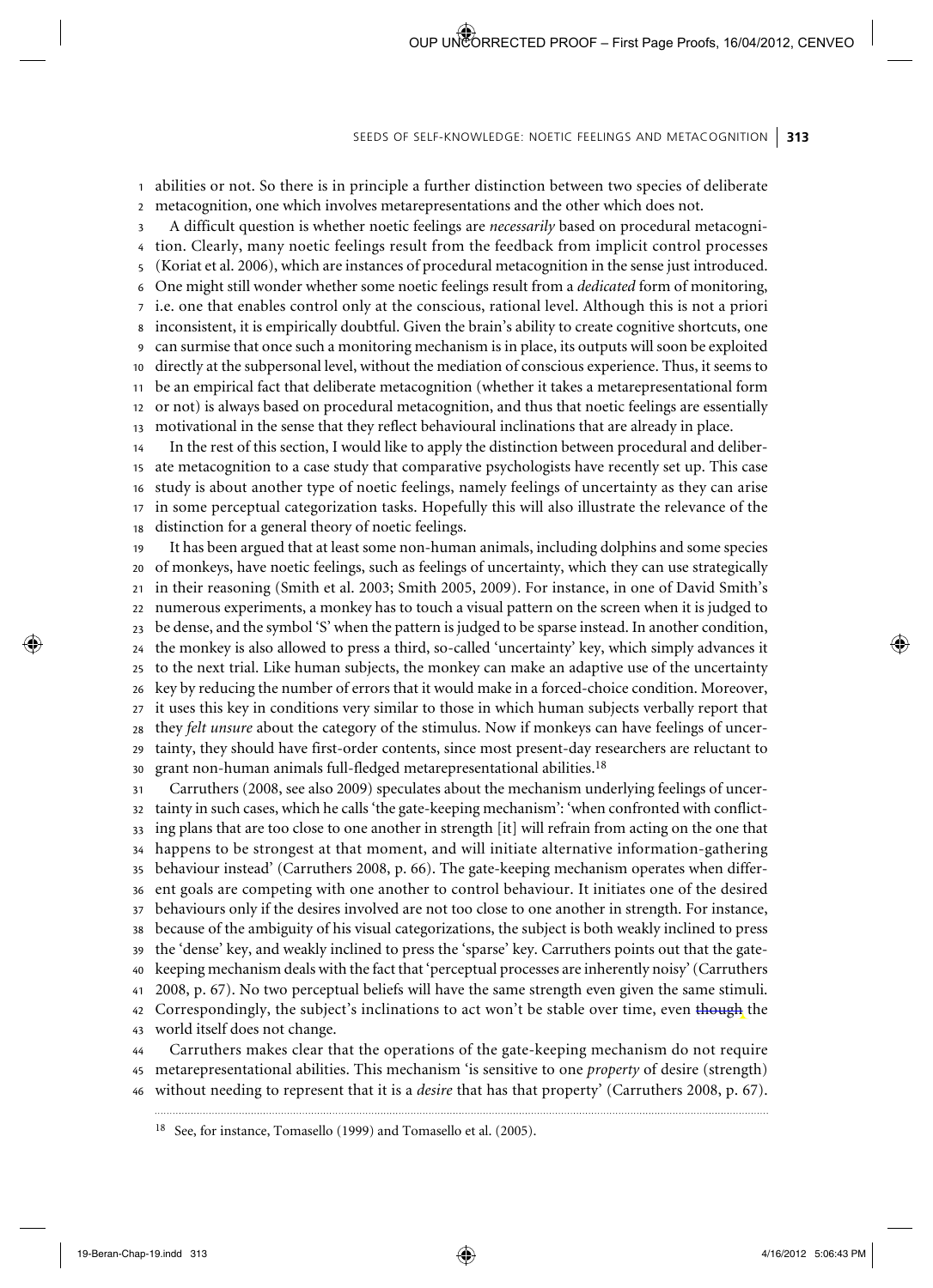2 1 It is causally sensitive to non-intentional properties of first-order mental states, namely the strength that the subject's desires have independently of their contents.

9 8 7 6 5 4 3 Carruthers gives a more detailed account of the way feelings of uncertainty arise out of the operations of the gate-keeping mechanism. He suggests that they consist in 'an awareness of a distinctive profile of physiological behavioural reactions caused by the activation of the gatekeeping mechanism (including hesitating and engaging in a variety of information-seeking behaviours, such as squinting at the display or looking closer), which is experienced as aversive' (2008, p. 68). In other words, feelings of uncertainty are bodily feelings akin to aversive anxiety. They have first-order contents, insofar as they are about a kind of non-mental, bodily state.

21 20 19 18 17 16 15 14 13 12 11 10 As it stands, Carruthers' account is congenial to the Water Diviner Model and what we have said about the causal origins of noetic feelings. Feelings of uncertainty are bodily feelings that covary with states of uncertainty (bodily hesitations, facial tensions, etc.), as they are detected by the gate-keeping mechanism. However, his account neglects the complexity of the relationship among the gate-keeping mechanism, feelings of uncertainty, and behaviour. He seems to treat on a par all behaviours caused by states of uncertainty, whether they are of Type 1 or Type 2. His list of relevant behaviours includes 'hesitating', 'squinting at the display', 'looking closer' (Type 1), but also 'engaging in information-seeking behaviour', 'searching for another alternative' (Type 2). Obviously, 'searching for another alternative' is a highly abstract goal, which cannot be achieved by simple, pre-wired connections between states of uncertainty and behaviour. Rather, what counts as information-gathering behaviour depends on the subject's background beliefs, and hence is a highly contextualized matter.

29 28 27 26 25 24 23 22 As we have seen, the role of epistemic feelings in both types of behaviour is very different. On the one hand, implicit metacognitive processes can give rise to spontaneous simple behaviours such as pausing, squinting, moving one's head from side to side, etc. In such cases, which involve forms of procedural metacognition, conscious feelings of uncertainty are epiphenomenal; they do not *intervene* between states of uncertainty and behaviour. On the other hand, these feelings can give rise to new premises participating in further, explicit reasoning. In the latter cases, which involve forms of deliberate metacognition, feelings of uncertainty essentially intervene between states of uncertainty and more controlled behaviour.

31 30 So the situation with respect to Smith's non-human animals is more complex than Carruthers seems to suppose. There are in fact three main interpretations of Smith's results:

32 1. The animals have acquired a new form of procedural metacognition (a new practical skill),

34 33 but they lack deliberate metacognition. If they have feelings of uncertainty, the latter are epiphenomenal and are not used in explicit practical reasoning.

37 36 35 2. The animals have acquired new forms of both procedural and deliberate metacognition. They can use feelings of uncertainty in explicit practical reasoning without bringing to bear metarepresentational resources (which they lack).

40 39 38 3. The animals have acquired new forms of both procedural and deliberate metacognition. They can use feelings of uncertainty in explicit practical reasoning as having metarepresentational contents (what they feel is that they are *unsure* about their perceptual categorizations).

47 46 45 44 43 42 41 What would constitute empirical evidence in favour of the animals manifesting deliberate, and not merely procedural, metacognition? Like the other types of noetic feelings, feelings of uncertainty can play an epistemic role in practical reasoning only if they can be 'at the service of many distinct projects', and their 'influence on any project [is] mediated by other beliefs', to borrow the terms used by Gareth Evans in order to characterize the distinction between explicit beliefs and implicit representations (Evans 1985 , p. 337). In general, the ability to use noetic feelings as first premises in theoretical and practical reasoning requires a certain degree of *cognitive flexibility* .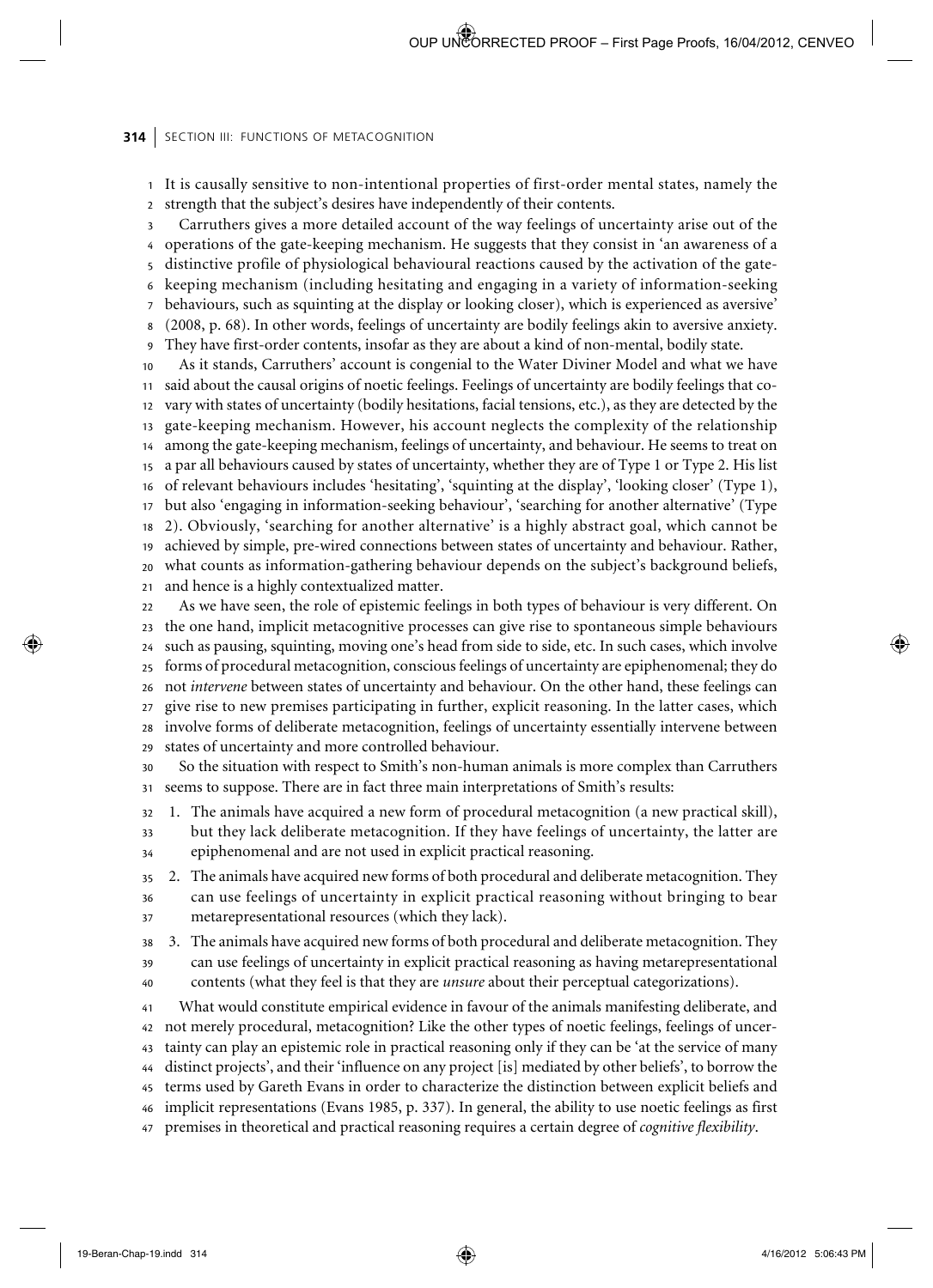9 8 7 6 5 4 3 2 1 Thus, the empirical hypothesis that some non-human animals can make an adaptive use of the 'uncertainty' response turns on the question of whether their behaviour has enough cognitive flexibility. In other words, the question is whether the animals' behaviour when they choose the 'uncertainty' response is spontaneous or deliberate, i.e. rationally mediated by other beliefs. This question cannot be answered just by observing a single piece of behaviour, or the same type of behaviour within a single task. Much more relevant is the finding that an animal has the ability to *transfer* (without new learning) the choice of the 'uncertainty' response across quite different tasks. 19 For this ability indicates a fair amount of cognitive flexibility, which confirms the deliberate character of the animal's response.

15 14 13 12 11 10 If, on the contrary, the animal learns to use the opt-out button but is unable to transfer its competence to other tasks, then we should say that what it acquired is merely a new procedural skill, an original piece of know-how. It knows how to use the opt-out button in a limited class of contexts, in which the same task or very similar ones are at stake. The animal's skill is still metacognitive, but only in the procedural sense. If the animal experiences noetic feelings, the latter are epiphenomenal and play no causal or epistemic role in the animal's behaviour.<sup>20</sup>

 $21$  $20$ 19 18 17 16 Assuming that the animals have acquired a genuine form of deliberate metacognition, how should we arbitrate between the second and the third interpretations? It is an open question whether cognitive flexibility, which arguably can be observed in the animal realm, requires a form of reflexivity, which some consider to be unique to humans. Of course, the kind of reflexivity that is associated with the possession of metarepresentational abilities enables a strong form of cognitive flexibility, but there may be non-reflexive forms of cognitive flexibility as well.

 $27$ 26 25 24  $23$ 22 If room is made for the second interpretation, then Smith's results cannot be used to show that non-human animals, such as some species of monkeys, have metarepresentational abilities (and indeed Smith himself does not favour the third interpretation of his results). For these results would be compatible with the fact that noetic feelings have first-order intentional contents. However, what such contents might be has not been determined yet, and to this question I now turn.

#### 28 **The Competence View**

31 30 29 In this section, I shall sketch an abstract account of the intentional contents of at least some noetic feelings, which I argue makes them first-order rather than metarepresentational. I shall call this account 'the Competence View'.

40 39 38 37 36 35 34 33 32 A possible strategy would be to suggest that what appears to be metarepresentational information carried by the intentional content of a noetic feeling is in fact carried at the level of its psychological *mode* . For instance, the content of the feeling of uncertainty relative to the state of affairs that  $p$  is not *that I feel uncertain that*  $p$ , but simply  $p$  itself. The relevant attitude is feelinguncertain( $p$ ) rather than feeling(uncertain that  $p$ ). My main worry with this suggestion is that it does not explain what premises feelings of uncertainty add to explicit reasoning. Of course it cannot be the premise that *p* itself. In other words, what needs to be explained is how the contents of judgements spontaneously based on noetic feelings, which correspond to the latter's acquired or 'real' contents, can fall short of being metarepresentational.

<sup>&</sup>lt;sup>19</sup> See Proust (2006).

<sup>&</sup>lt;sup>20</sup> Admittedly, if the concept of cognitive flexibility is vague, it will be difficult to draw the boundary between cases in which metacognition is purely procedural and cases in which it involves noetic feelings that yield first premises as a basis for reasoning to a practical conclusion.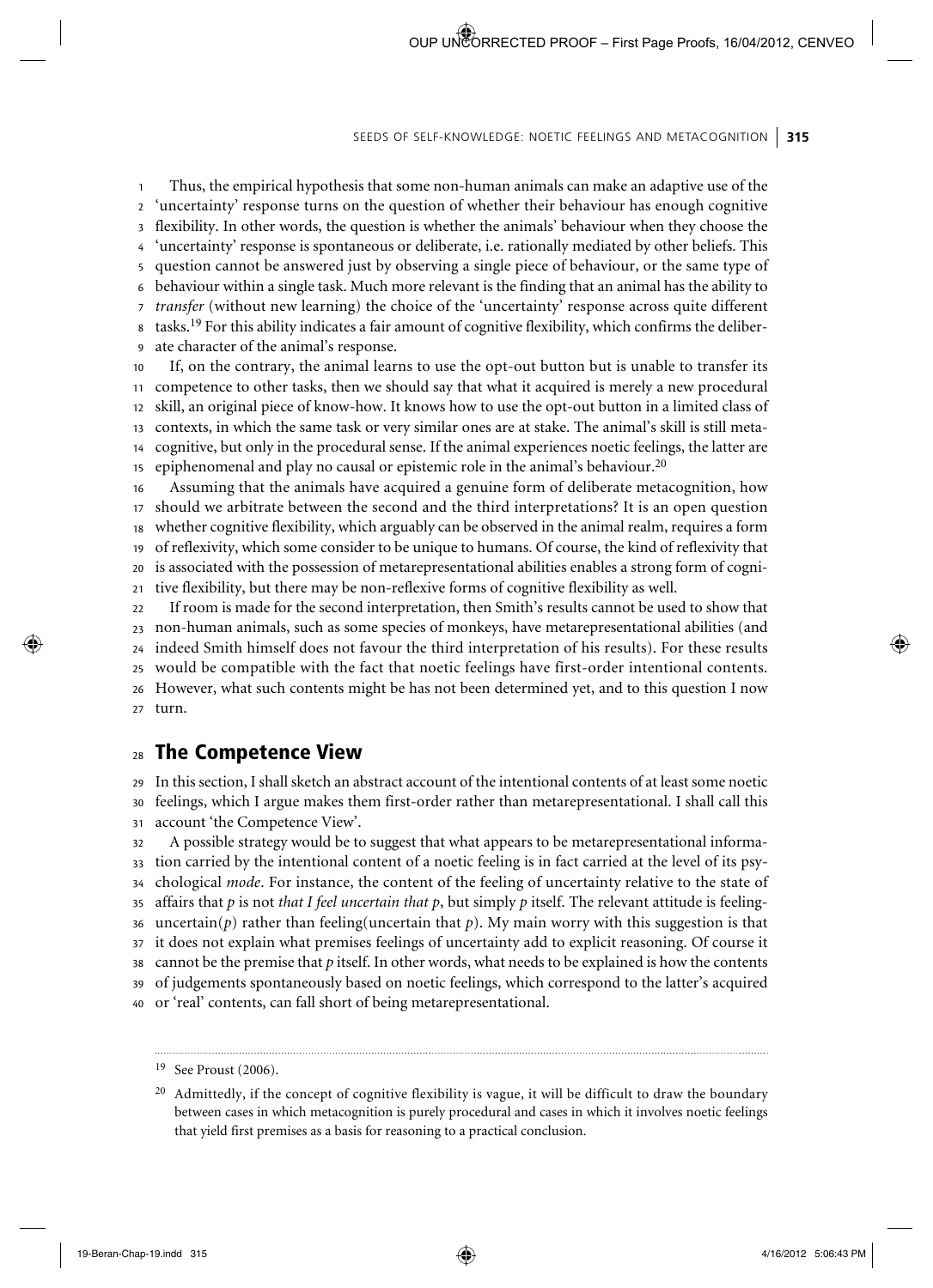11 10 9 8 7 6 5 4 3 2 1 According to the Competence View, a particular noetic feeling is about one's own cognitive competence at a given task. Its content can have the form *I can do this* (or the selfless form *This can be done*), where the demonstrative 'this' refers to a relevant cognitive task in the subject's current situation. In this respect, noetic feelings are akin to feelings of physical competence. When I walk down a rocky hill, my readiness to jump from one rock to another may be based on the feeling *that I can do it* . My feeling is about my competence in a *physical* task, namely jumping to a particular rock. What differentiates cognitive from physical tasks is a difficult question. As a first approximation, one can say that success in doing a cognitive task hangs on possessing beliefs or pieces of information that are not immediately transparent in the subject's situation. For instance, solving the bat-and-ball puzzle is a cognitive task because it requires that one *work out* the correct answer (even at the implicit level), which is not immediately given in the puzzle itself.<sup>21</sup>

25 24 23 22 21 20 19 18 17 16 15 14 13 12 On the Competence View, noetic feelings provide their subjects with a type of *modal* knowledge. They yield information about what might *easily* happen, now or in the near future. Something might easily happen if it is the case in nearby possible worlds (where the notion of modal proximity is context-dependent). For instance, the feeling of knowing is the feeling that one's performance is or will be successful in possible worlds close to the actual world. Now these worlds can be more or less close to the actual world, depending on the robustness of one's competence. The more robust one's competence is, the less easily one's performance might fail. If one's competence is fragile, one's performance might fail in possible worlds not too distant from the actual one. One might suggest that *degrees* of noetic feelings can then be modelled in terms of the modal extent to which one's performance is successful. A strong feeling of knowing indicates that one should not expect one's performance to fail too easily. In contrast, a weak feeling of knowing indicates that while one can still do the task, one's performance might more easily fail. In short, thanks to their noetic feelings, subjects have some information about the degree of proximity of the worlds in which their performance would succeed or fail.

32 31 30 29 28 27  $26$  The Competence View makes noetic feelings first-order *only if* one can represent one's own cognitive competence without representing it as involving beliefs or other intrinsically contentful states. The challenge is to show that the explicit target of noetic feelings is a particular task rather than the beliefs that are required to deal with it. For instance, the feeling of knowing can be the feeling that one *can* answer the question, rather than the feeling that one *knows* the answer to the question — although it is always possible (and perhaps inevitable) for adult human beings to re-describe their feelings in explicitly metarepresentational terms. 22

36 35 34 33 However, it does not follow that all rational uses of feelings of certainty and uncertainty require metarepresentational abilities. In general, according to the Competence View, the contents of noetic feelings can be action-oriented rather than belief-oriented. They can tell the subject something about what she is doing or is inclined to do.<sup>23</sup> For instance, feelings of certainty in the

<sup>22</sup> On the uniquely human tendency to re-describe in metarepresentational terms what are in fact first-order states and processes, see Povinelli (2003). When an initially first-order state is systematically re-described in metarepresentational terms, it may end up *acquiring* a metarepresentational content. Perhaps this is the case with feelings of knowing experienced by human adults.

<sup>23</sup> Then one might object that they are about one's performance rather than one's competence. Assessing one's competence is based on some concept of competence, whereas assessing one's performance is

<sup>&</sup>lt;sup>21</sup> Here is the puzzle: 'A bat and a ball cost \$1.10 in total. The bat costs \$1 more than the ball. How much does the ball cost?' Many people answer '10 cents'. Kahneman and Frederick ( 2005 , p. 273) comment that 'the surprisingly high rate of errors in this easy problem illustrates how lightly system 2 [the deliberate system] monitors the output of system 1 [the intuitive system]: people are often content to trust a plausible judgment that quickly comes to mind. (The correct answer, by the way, is 5 cents.)'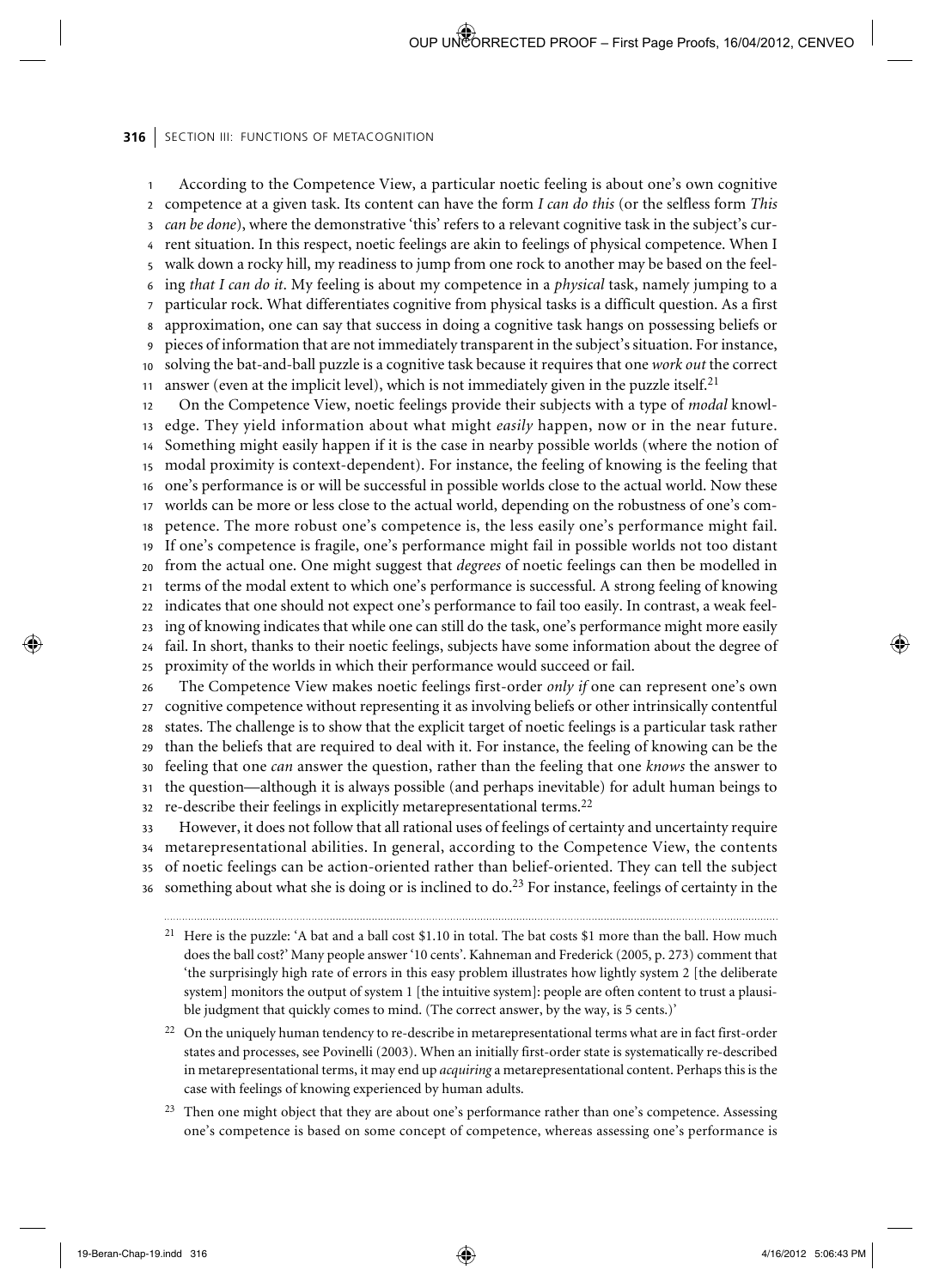6 5 4 3 2 1 context of a categorization task may tell the subject something like: 'If you press the 'dense' key, you are guaranteed to be successful'. In contrast, feelings of uncertainty may tell something like: 'Any success in pressing the 'dense' key will be accidental'. In a nutshell, these feelings can have contents of the form 'I can (cannot) succeed in pressing the right key'. This will be the case when what is at stake is one's success in doing a particular task rather than, more specifically, the truth of one's perceptual beliefs, even if the former actually depends on the latter.

12 11 10 9 8 7 Contents of the form 'I can do it' are not metarepresentational, at least in the sense in which contents of the form 'I believe/know that *p*' are metarepresentational. They are modal contents, which presumably entails that their grasping requires some understanding of counterfactual representations. What their grasping does not require, at least when they are used strategically in the context of practical tasks, is the ability to form representations about mental representations, i.e. to have a theory of mind.

24  $23$ 22  $21$  $20$ 19 18 17 16 15 14 13 It might be objected that even contents of the form 'I can do it' are in fact concealed metarepresentations. David Lewis notes that 'the 'can' and 'must' of ordinary language do not often express absolute ('logical' or 'metaphysical') modality. Usually they express various relative modalities' (Lewis 1983 , p. 246), for instance, modalities relative to our stock of knowledge. This is also the case with the notion of competence that is expressed here by the modal verb 'can'. Noetic feelings can tell the subject something about her performance in nearby possible worlds, but what counts as a nearby world is relative to the subject's cognitive abilities, for instance the acuity of her perceptual discriminations. It does not follow, though, that noetic feelings are necessarily *about* one's cognitive abilities as such. One can be aware of a relative property without representing what the property is relative to. For instance, even if colour properties are relative to the structure of our visual system, our colour experiences do not represent our visual system as such.

#### 25  **Conclusion**

⊕

33 32 31 30  $29$ 28 27 26 This essay was about the psychological nature of noetic feelings. I have argued that noetic feelings are neither higher-order beliefs or memories (contra the Simple Model) nor introspective experiences about first-order epistemic states (contra the Direct Access Model). Rather, they are firstorder bodily experiences, namely non-sensory affective experiences about bodily states, which given our brain architecture co-vary with first-order epistemic states, in such a way that they can be recruited, through some kind of learning or association process, to represent conditions hinging on relevant epistemic properties of one's own mind. This is what I have called 'the Water Diviner Model'.

40 39 38 37 36 35 34 Within this model, noetic feelings can be seen to be associated with two kinds of metacognitive abilities, which I called 'procedural' and 'deliberate'. At the procedural level, our brain realizes mechanisms whose function is to monitor the quality of our cognitive processes in order to produce spontaneous mental and/or physical behaviour (such as attempting to remember a name, reading more slowly, or moving one's head from side to side to resolve visual ambiguity). At the deliberate level, the same mechanisms can generate conscious noetic feelings, which can be further exploited in controlled reasoning to produce more context-sensitive behaviour (such as

merely based on trying to do something. However, this objection neglects the *modal* component that feelings of knowing have according to the Competence View. This is where some concept of competence (embodied in the 'can' of 'I can do it') enters the picture. Thanks to Joëlle Proust for prompting me to clarify this point.

19-Beran-Chap-19.indd 317 4/16/2012 5:06:43 PM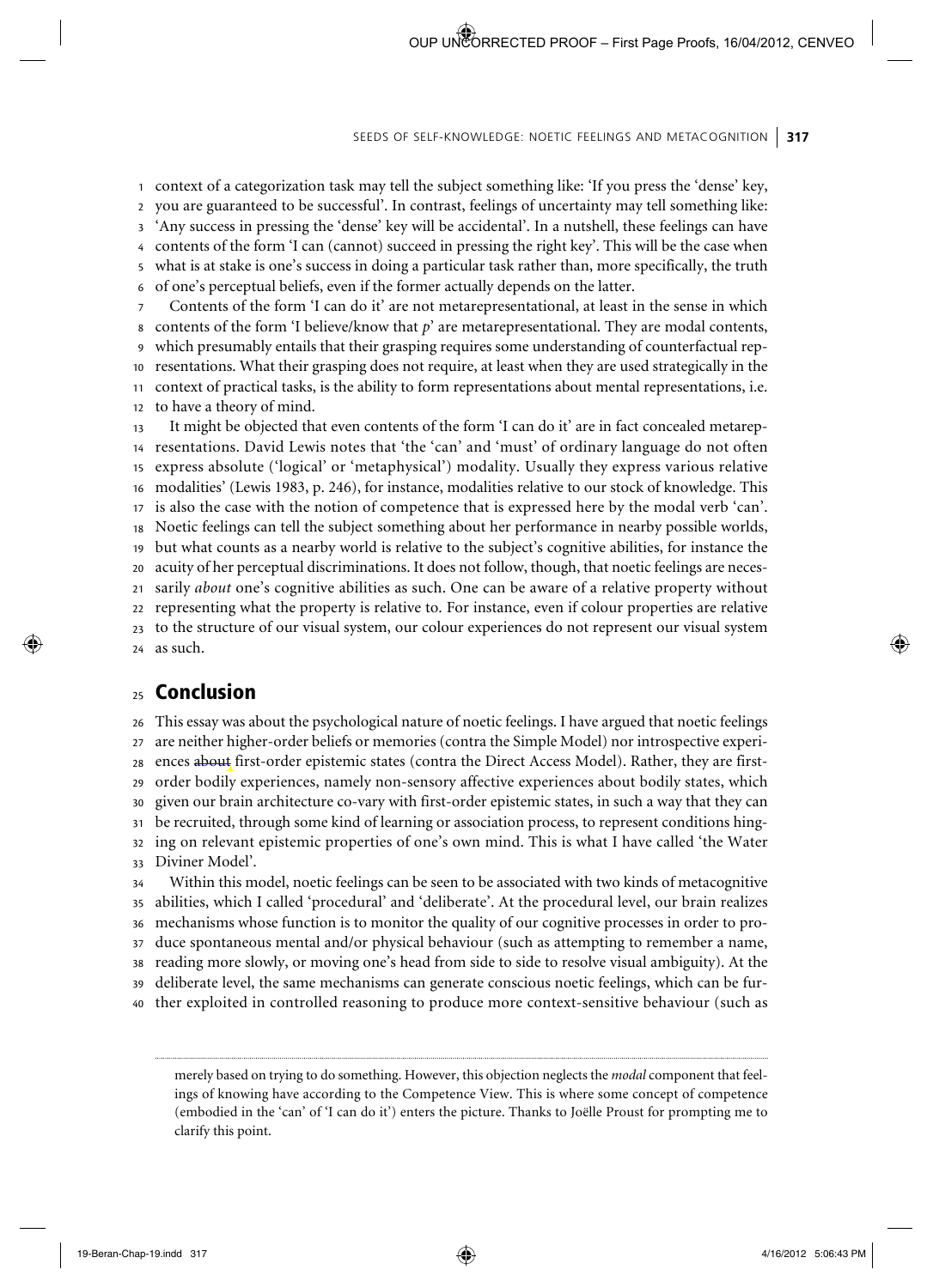2 1 going through the alphabet to provoke remembering, pointing to difficult sentences, or using a magnifying glass).

13 12 11 10 9 8 7 6 5 4 3 It follows that the question of the relationship between metacognition and metarepresentation divides into two, depending on whether procedural or deliberate metacognition is at stake. On the one hand, procedural metacognition does not require metarepresentational abilities at all, because it does not manipulate representations as of other representations. On the other hand, there is a genuine issue as to whether the (acquired) intentional contents of noetic feelings can be first-order or must be metarepresentational. One might claim that because noetic feelings track epistemic states, their contents can only be explicitly *about* them. However, the fact that subjects discriminate between knowledge and ignorance shows at best that they know *when* they know (at least sometimes), but not necessarily *that* they know. I have tentatively suggested a way of construing the contents of at least some noetic feelings, as being about one's own cognitive competence at a given task, which does not obviously tie them to metarepresentational abilities.

29 28 27 26 25 24 23 22 21 20 19 18 17 16 15 14 Of course, much more has to be said about the epistemology of noetic feelings. It is generally agreed that noetic feelings are fallible but reliable. Intuitively, though, they are not on a par with perceptual experiences, which have the property of disclosing part of the world to us. It would be odd to suggest that we can *perceive* (even amodally) our likely success in some cognitive task, in the same way that we can visually experience the presence of coffee in the cup. There may be an interesting difference between feelings of cognitive competence and feelings of *physical* competence. We are less reluctant to acknowledge that we can more or less directly perceive our own physical competence in a particular context. For instance, I can be *visually aware* that I can jump to this rock, even if ( *pace* J. J. Gibson and his theory of affordances) my perception of my physical competence in this context may not be as direct as my perception of the rock itself. Nonetheless, noetic feelings merely raise the probability that their contents are true, inviting the subject to take them into account in her reasoning. They are metacognitive signals with a significant yet limited epistemic value, at least in comparison with genuine perceptual experiences. This point is no doubt connected to the fact that the contents of noetic feelings, insofar as they concern the subject's own mental and epistemic life, are acquired or derived, in contrast with the intrinsic contents of perception.

44 43 42 41 40 39 38 37 36 35 34 33 32 31 30 Because my interest in this essay was in the relationship between noetic feelings and metacognitive judgements, I have assumed that noetic feelings are conscious, more precisely that they have an essentially conscious aspect. Indeed, the phenomenological observation that noetic feelings belong to the 'fringe' of consciousness is congenial to Koriat's ( 2006 ) 'crossover model', according to which noetic feelings lie at the interface between implicit and explicit processes. In contrast, de Sousa ( 2008 ) suggests that feelings differ from full-fledged emotions in that they can be 'attributed at a subpersonal level'. However, perhaps there is no real disagreement here. If de Sousa suggests that metacognitive abilities can operate below the level of consciousness, I agree with him, since I have also acknowledged the existence of a procedural form of metacognition. Now de Sousa's suggestion might be interpreted as the claim that procedural metacognition involves nonconscious noetic feelings. Since I am not sure that this claim has any real explanatory bite, I am tempted to think that my disagreement with de Sousa is purely terminological. What is important is the fact that if procedural metacognition involves *conscious* feelings, the latter are epiphenomenal and do not intervene in the implicit dynamics of monitoring and control processes at the subpersonal level.

#### 45  **Acknowledgements**

47 46 I would like to thank Joëlle Proust and the participants of her 'Metacognition' seminar at the Jean-Nicod Institute in Paris for many insightful comments on an earlier draft of this chapter.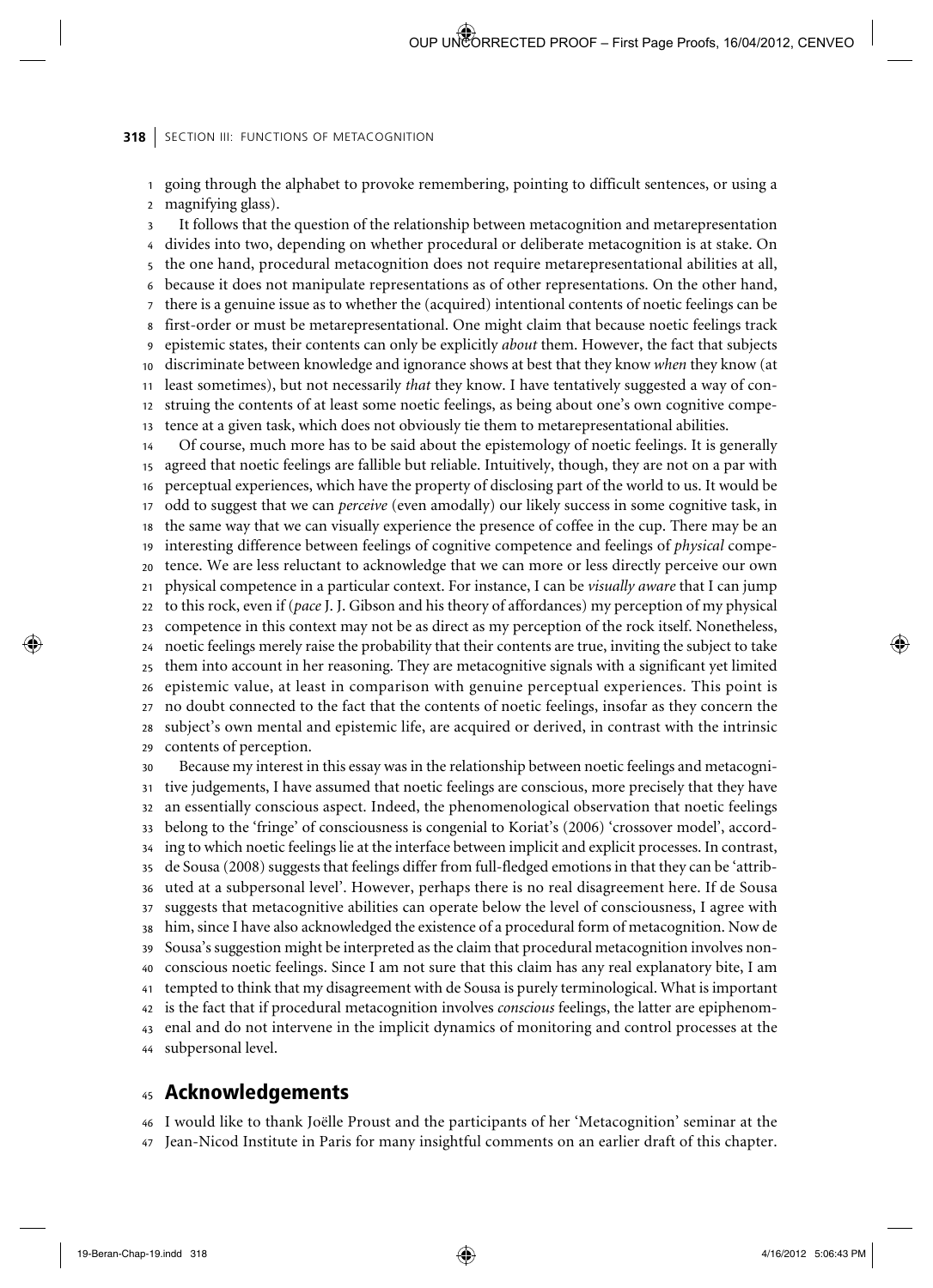1 I borrow the metaphor of noetic feelings as 'seeds' of self-knowledge from Alston's classical essay

2 on feelings (Alston 1969).

#### 3  **References**

4 Alston, W. P. (1969). Feelings. The Philosophical Review, 78(1), 3-34.

6 5 Bjork , R. A. ( 1999 ). Assessing our own competence: Heuristics and illusions . In D. Gopher and A. Koriat (Eds.) *Attention and performance XVII: Cognitive regulation of performance: Interaction of theory and* 

- 7 application, pp. 435-59. Cambridge, MA: MIT Press.
- 8 Bjork , R. A. and Bjork , E. L. ( 1992 ). A new theory of disuse and an old theory of stimulus fluctuation .
- $\epsilon$ In A. F. Healy , S. M. Kosslyn and R. M. Shiffrin (Eds.) *Essays in honor of William K. Estes (Vol. 1: From*
- 10 *learning theory to connectionist theory; Vol. 2: From learning processes to cognitive processes*), pp. 35–67.
- 11 Hillsdale, NJ: Erlbaum.
- 12 Bonjour, L. (1985). *The Structure of Empirical Knowledge*. Cambridge, MA: Harvard University Press.
- 14 13 Brown, A. S. (2000). Tip-of-the-tongue phenomena: An introductory phenomenological analysis. *Consciousness and Cognition*, 9(4), 516-37.
- 15 Brown, A. S. (2003). A review of the déjà vu experience. *Psychological Bulletin*, 129, 394-413.
- 16 Carruthers, P. (2005). *Consciousness. Essays from a Higher-Order Perspective*. Oxford: Clarendon Press.
- 17 Carruthers, P. (2006). *The architecture of the mind*. Oxford: Clarendon Press.
- 18 Carruthers , P. ( 2008 ). Meta-cognition in Animals: A Skeptical Look . *Mind and Language* , 23 ( 1 ), 58 – 89 .
- 20 19 Carruthers , P. ( 2009 ). How we know our own minds: The relationship between mindreading and metacognition. *Behavioral and Brain Sciences*, 32(2), 1-62.
- 21 de Sousa, R. (1987). *The Rationality of Emotion*. Cambridge, MA: MIT Press.
- 23 22 de Sousa, R. (2008). Inference and epistemic feelings. In G. Brun, U. Doguoglu, and D. Kuenzle (Eds.) Epistemology and emotions, pp. 185-204. Aldershot: Ashgate.
- 25 24 Dienes, Z. and Perner, J. (1999). A theory of implicit and explicit knowledge. *Behavioral and Brain Sciences*, 22, 735-808.
- 26 Dienes, Z. and Perner, J. (2002). The metacognitive implications of the implicit-explicit distinction.
	- In P. Chambres, M. Izaute, and P.-J. Marescaux (Eds.) *Metacognition: Process, function, and use*,
- 28 pp. 171-190. Dordrecht: Kluwer Academic Publishers.
- 29 Evans, G. (1982). *The Varieties of Reference*. Oxford: Clarendon Press.
- 31 30 Evans , G. ( 1985 ). Semantic theory and tacit knowledge . In G. Evans (Ed.) *Collected Papers* . Oxford : Clarendon Press .
- 33 32 Evans , J. St. B. T. ( 2003 ). In two minds: dual-process accounts of reasoning . *Trends in Cognitive Sciences* ,  $7(10)$ , 454-9.
- 35 34 Evans, J. St. B. T. (2007). On the resolution of conflict in dual process theories of reasoning. Thinking  $\&$ *Reasoning*, 13(4), 321-39.
- 37 36 Evans, J. St. B. T. (2008). Dual-processing accounts of reasoning, judgment, and social cognition. Annual Review of Psychology, 59, 255-78.
- 39 38 Evans, J. St. B. T. and Frankish, K. (Eds.) In two minds: Dual processes and beyond. Oxford: Oxford University Press .
- 41 40 Gordon , R. ( 1995 ). Simulation without introspection or inference from me to you . In M. Davies and T. Stone (Eds.) Mental Simulation. Oxford: Blackwell.
- 43 42 Harris, P. L., Kruithof, A., Meerum Terwogt M., and Visser, T. (1981). Children's detection and awareness of textual anomaly. *Journal of Experimental Child Psychology*, 31, 212-30.
- 44 Hart , J. T. ( 1965 ). Memory and the feeling-of-knowing experience . *Journal of Educational Psychology* , 56 , 208 – 16 .
- 45 Hookway, C. (2003). Affective states and epistemic immediacy. *Metaphilosophy*, 34, 78–96.
- 46 Hookway , C. ( 2008 ). Epistemic immediacy, doubt and anxiety: on the role of affective states in epistemic
- 47 evaluation. In U. Brun, U. Doguouglu, and D. Kuenzle (Eds.) *Epistemology and Emotions*, pp. 51-66.
- 48 Aldershot: Ashgate.

 $27$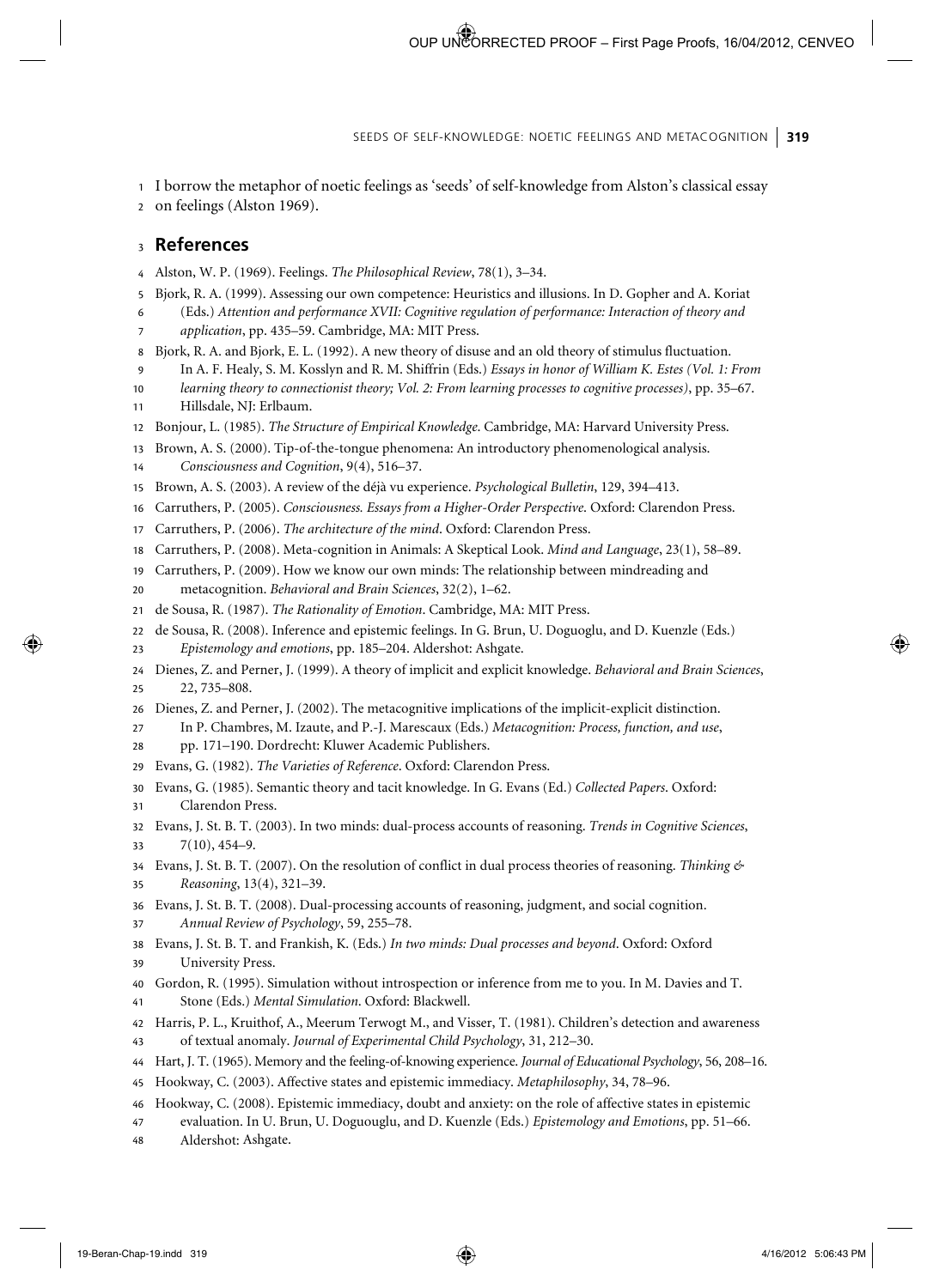5 4

- 1 James, W. (1879). Feelings of rationality. Mind, 4, 1-22.
- 2 James, W. (1980). *Principles of Psychology*. New York: Holt.
- 3 Kahneman, D. and Frederick, S. (2002). Representativeness revisited: attribute substitution in intuitive
	- judgment. In T. Gilovich, D. Griffin, and D. Kahneman (Eds.) *Heuristics and Biases: The Psychology of* Intuitive Judgment, pp. 49-81. Cambridge: Cambridge University Press.
- 6 Kahneman, D. and Frederick, S. (2005). A model of heuristic judgment. In K. Holyoak and R. G. Morrison
- 8 7 (Eds.) The Cambridge Handbook of Thinking and Reasoning, pp. 267-94. Cambridge: Cambridge University Press.
- 9 Koriat, A. (1995). Dissociating knowing and the feeling of knowing: Further evidence for the accessibility
- 10 model. *Journal of Experimental Psychology: General*, 124, 311–33.
- 12 11 Koriat, A. (1997). Monitoring one's own knowledge during study: A cue-utilization approach to judgments of learning. *Journal of Experimental Psychology: General*, 126, 349-70.
- 14 13 Koriat, A. (2000). The feeling of knowing: Some metatheoretical implications for consciousness and control. *Consciousness and Cognition*, 9, 149-71.
- 16 15 Koriat, A. (2006). Metacognition and consciousness. In P. D. Zelazo, M. Moscovitch, and E. Thompson (Eds.) *Cambridge Handbook of Consciousness* , pp. 289 – 325 . New York : Cambridge University Press .
- 17 Koriat, A. and Levy-Sadot, R. (2000). Conscious and unconscious metacognition: A rejoinder.
- 18 *Consciousness and Cognition* 9, 193-202.
- 21 20 19 Koriat, A. and Levy-Sadot, R. (2001). The combined contributions of the cue-familiarity and accessibility heuristics to feelings of knowing . *Journal of Experimental Psychology: Learning, Memory, and Cognition* , 27, 34–53.
- 23 22 Koriat, A., Ma'ayan, H., and Nussinson, R. (2006). The intricate relationships between monitoring and control in metacognition: Lessons for the cause-and-effect relation between subjective experience and
- 24 behavior. *Journal of Experimental Psychology*, 135(1), 36-69.
- 25 Laird, J. D. (2007). *Feelings. The Perception of Self.* Oxford: Oxford University Press.
- 27 26 Lewis, D. (1983). Scorekeeping in a language game. In D. Lewis (1983). *Philosophical Papers*, Vol. I, pp. 233-49. Oxford: Oxford University Press.
- 28 Loussouarn, A. (2010). De la métaperception à l'agir perceptif. PhD thesis, EHESS, Institut Jean-Nicod.
- 29 Mangan, B. 2001. Sensation's ghost. The non-sensory 'fringe' of consciousness. PSYCHE, 7(18).
- 30 Matthen, M. (2005). Seeing, Doing, and Knowing. Oxford: Oxford University Press.
- 32 31 Metcalfe , J. ( 2000 ). Feelings and judgments of knowing: Is there a special noetic state? *Consciousness and Cognition* 9, 178-86.
- 34 33 Metcalfe , J. and Shimamura , A. P. (Eds.) *Metacognition: Knowing about knowing* . Cambridge, MA : MIT Press .
- 35 Nelson, T. O. (Ed.) (1992). *Metacognition. Core Readings*. Cambridge, MA: MIT Press.
- 36 Povinelli, D. (2003). Chimpanzee minds: suspiciously human? *Trends in Cognitive Science*, 7(4), 157-60.
- 37 Price, M. C. and Norman, E. (2008). *Judgment and Decision Making*, 3(1), 28-41.
- 38 Prinz, J. (2004). *Gut Reactions: A Perceptual Theory of Emotion*. New York: Oxford University Press.
- 39 Prinz, J. (2007). *The Emotional Construction of Morals*. Oxford: Oxford University Press.
- 41 40 Proust, J. (2006). Rationality and metacognition in non-human animals. In S. Hurley and M. Nudds (Eds.) *Rational Animals, pp. 247-74. Oxford: Oxford University Press.*
- 42
- 43 Proust , J. ( 2007 ). Metacognition and metarepresentation: Is a self-directed theory of mind a precondition for metacognition? Synthese, 159, 271-95.
- 45 44 Proust , J. ( 2008 ). Epistemic agency and metacognition: An externalist view . *Proceedings of the Aristotelian Society*, 108, 241–68.
- 47 46 Reber, R., Schwarz, N. and Winkielman P. (2004). Processing fluency and aesthetic pleasure: Is beauty in the perceiver's processing experience? *Personality and Social Psychology Review*, 8(4), 364–82.
- 48 Reder, L. M. (1987). Strategy selection in question answering. *Cognitive Psychology*, 19, 90–138.